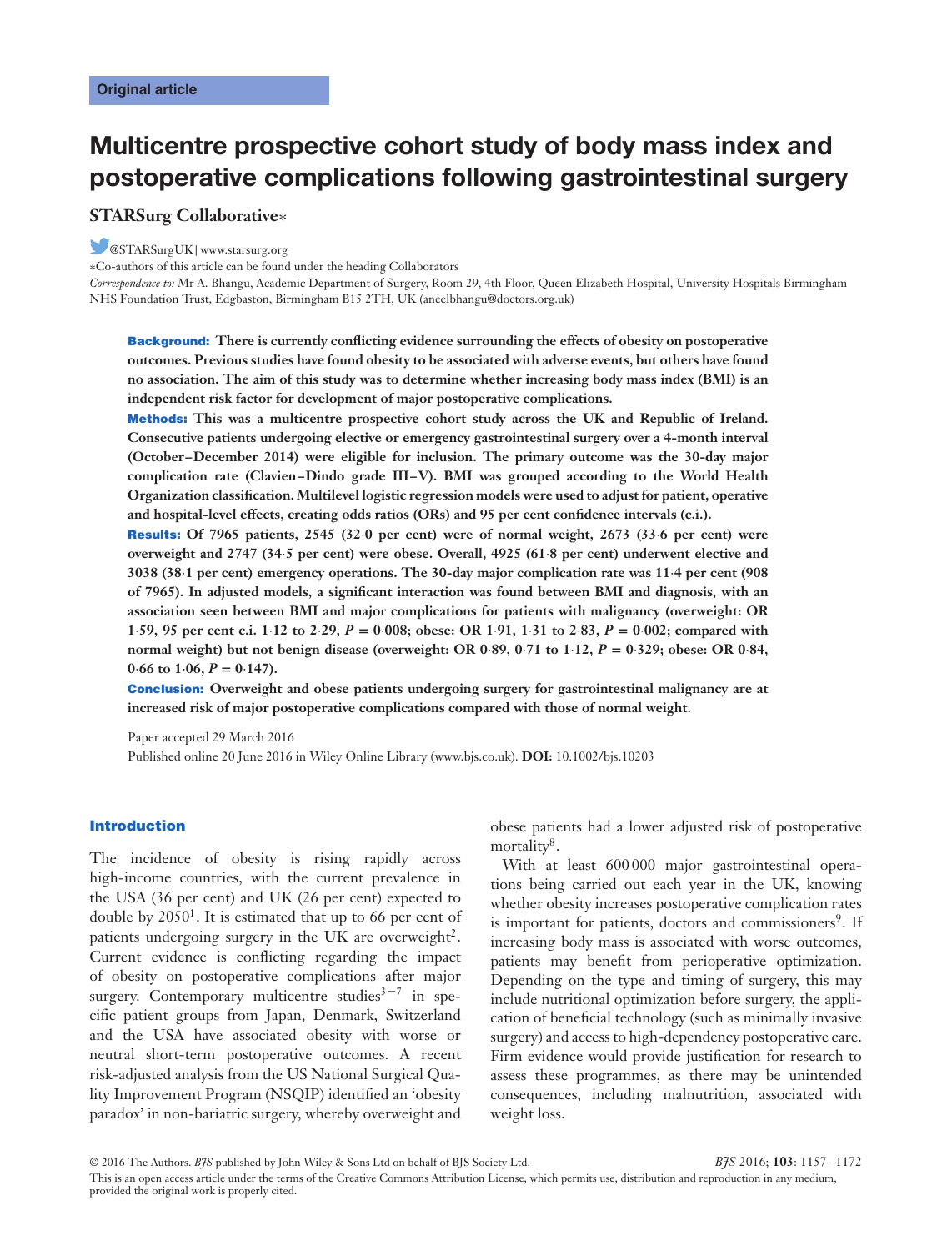

**Fig. 1** Flow chart of patient inclusion

As the variable of interest is body mass index (BMI), randomized trials assigning patients to subgroups of interest (normal weight, overweight and obese) are not possible. Current evidence is thus based on analysis of observational data. A dedicated, prospective analysis in a broad group of patients undergoing elective and emergency surgery with a preplanned, detailed risk adjustment strategy is lacking. This prospective study aimed to determine associations between BMI and postoperative morbidity following elective and emergency major gastrointestinal surgery in the UK and Ireland.

## **Methods**

The protocol for this multicentre prospective cohort study was disseminated through a multinational medical student and trainee surgical collaborative network (with coverage in the UK and Republic of Ireland)10. This network has been described in detail elsewhere<sup>11–13</sup>. Briefly, teams of medical students with senior registrar and consultant oversight collected data on consecutive patients across 2-week periods. Results are reported according to Strengthening the Reporting of Observational Studies in Epidemiology (STROBE) and Statistical Analyses and Methods in the Published Literature (SAMPL) guidelines<sup>14,15</sup>. National Research Ethics Service review of the protocol deemed that full ethical review was not required owing to the observational and anonymous nature of this study. Each participating centre was responsible for local registration

as service evaluation or clinical audit. In the Republic of Ireland, each participating centre was responsible for completing the research ethics process at their centre, as required by local guidelines.

## **Eligibility criteria**

Consecutive adult patients (aged at least 18 years) undergoing gastrointestinal or hepatobiliary surgery were included in the study. At each centre a minimum 2-week interval was selected for patient inclusion between 1 October and 12 November 2014; multiple non-overlapping 2-week periods per hospital were allowed. Eligible procedures were those involving surgery on any part of the gastrointestinal tract or biliary tree, including a hospital admission with an overnight stay. Both elective and emergency procedures performed using open, laparoscopic, laparoscopically assisted or robotic approaches were included. Patients undergoing day-case, urological, gynaecological, vascular or transplant procedures were excluded.

## **Outcome measures**

The Clavien–Dindo system was used to define postoperative complications, whereby complication severity is defined by the subsequent treatment required<sup>16</sup>. This classification system is a validated means to determine the severity of postoperative complications based on the treatment received. All postoperative events were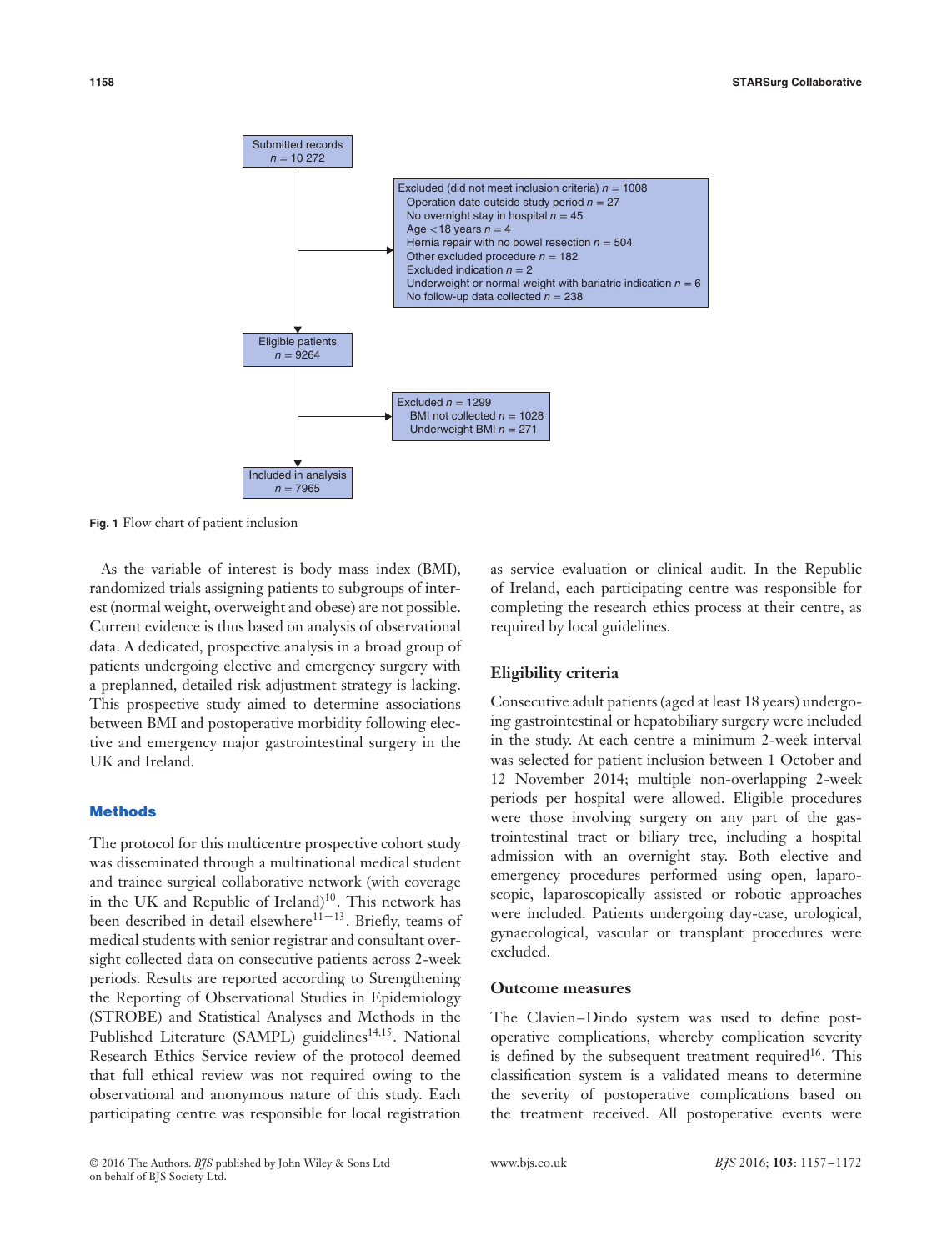|                                                                           | Normal ( $n = 2545$ ) | Overweight ( $n = 2673$ ) | Obese ( $n = 2747$ ) | P <sub>1</sub> |
|---------------------------------------------------------------------------|-----------------------|---------------------------|----------------------|----------------|
| Age (years)*                                                              | 55.3(28.2)            | 57.8(17.7)                | 53.3(16.2)           | $< 0.001$ ‡    |
| Sex                                                                       |                       |                           |                      | < 0.001        |
| M                                                                         | 1164 $(45.7)$         | 1451(54.3)                | 1035(37.7)           |                |
| F                                                                         | 1381(54.3)            | 1222 (45.7)               | 1712(62.3)           |                |
| ASA fitness grade                                                         |                       |                           |                      | < 0.001        |
|                                                                           | 793 (31.2)            | 780 (29.2)                | 549(20.0)            |                |
| $\label{eq:1} \prod_{i=1}^n \left\{ \prod_{i=1}^n \frac{1}{n_i} \right\}$ | 1106(43.5)            | 1282 (48.0)               | 1441(52.5)           |                |
| III                                                                       | 522(20.5)             | 514(19.2)                 | 681 $(24.8)$         |                |
| IV                                                                        | 91(3.6)               | 74(2.8)                   | 57(2.1)              |                |
| $\vee$                                                                    | 17(0.7)               | 5(0.2)                    | 5(0.2)               |                |
| Missing                                                                   | 16(0.6)               | 18(0.7)                   | 14(0.5)              |                |
| Smoking status                                                            |                       |                           |                      | < 0.001        |
| Non-smoker                                                                | 1998 (78.5)           | 2245 (84.0)               | 2315(84.3)           |                |
| Current smoker                                                            | 547(21.5)             | 428(16.0)                 | 432 $(15.7)$         |                |
| <b>Revised Cardiac Risk Index</b>                                         |                       |                           |                      | < 0.001        |
| $\mathbf 0$                                                               | 2059 (80.9)           | 2006 (75.0)               | 1942 (70.7)          |                |
|                                                                           | 366 (14-4)            | 488 (18-3)                | 607(22.1)            |                |
| $\geq$ II                                                                 | 120 $(4-7)$           | 177(6.6)                  | 196(7.1)             |                |
| Missing                                                                   | 0(0)                  | 2(0.1)                    | 2(0.1)               |                |
| Operative risk class                                                      |                       |                           |                      | < 0.001        |
| Low                                                                       | 966(38.0)             | 1100 $(41.2)$             | 1490 (54.2)          |                |
| Moderate                                                                  | 848 (33-3)            | 883 (33.0)                | 675 (24.6)           |                |
| High                                                                      | 731 (28.7)            | 690(25.8)                 | 582 $(21.2)$         |                |
| Diagnosis                                                                 |                       |                           |                      | < 0.001        |
| Benign                                                                    | 1803(70.8)            | 1843 (68-9)               | 1796 (65-4)          |                |
| Malignant                                                                 | 742 (29-2)            | 830(31.1)                 | 557(20.3)            |                |
| <b>Bariatric</b>                                                          | 0(0)                  | 0(0)                      | 394(14.3)            |                |
| Urgency of surgery                                                        |                       |                           |                      | < 0.001        |
| Elective                                                                  | 1364(53.6)            | 1660(62.1)                | 1901 (69-2)          |                |
| Emergency                                                                 | 1180 $(46.4)$         | 1012 (37.9)               | 846 (30.8)           |                |
| Missing                                                                   | 1(0.0)                | 1(0.0)                    | 0(0)                 |                |
| Operative approach                                                        |                       |                           |                      | < 0.001        |
| Open                                                                      | 1163(45.7)            | 1094 (40.9)               | 834 (30.4)           |                |
| Laparoscopic                                                              | 1379 (54.2)           | 1578 (59.0)               | 1911 (69.6)          |                |
| Missing                                                                   | 3(0.1)                | 1(0.0)                    | 2(0.1)               |                |
|                                                                           |                       |                           |                      |                |

**Table 1** Baseline demographics and operative details by body mass index group

Values in parentheses are percentages unless indicated otherwise; \*values are mean(s.d.). ASA, American Society of Anesthesiologists.  $\gamma \gamma^2$  test, except ‡Kruskal–Wallis test*.*

included, even when there was no direct relationship with the surgery. Each patient's highest Clavien–Dindo grade complication was recorded. The primary outcome measure was the 30-day major complication rate (Clavien–Dindo grade III–V), which included endoscopic, radiological or surgical reintervention (Clavien-Dindo III), unexpected critical care admission (Clavien–Dindo IV) and death (Clavien–Dindo V). The secondary outcome was the surgical-site infection (SSI) rate, chosen as it has been associated with obesity previously<sup>6</sup>, defined by the Centers for Disease Control definition<sup>17</sup>. Additional secondary outcome measures listed in the protocol included: outcomes for underweight patients, system-specific complications, unplanned admission to the critical care unit, reoperation and readmission. For the purposes of clarity, these will be described in detail in further reports.

## **Main explanatory variable**

The main explanatory variable was preoperative BMI, assessed either in the preoperative assessment clinic or on admission. This was calculated as weight (in kilograms) divided by height (in metres) squared. As the primary aim of this study was to assess the effect of being overweight or obese, patients were stratified by BMI according to groups defined by the World Health Organization (WHO): normal weight (BMI  $18·5-24·9$  kg/m<sup>2</sup>), overweight (BMI 25⋅0–29⋅9 kg/m2) and obese (BMI at least  $30.0 \,\mathrm{kg/m^2})^{18}$ .

#### **Explanatory variables**

Explanatory variables were collected in order to provide a risk-adjusted estimate. Variables were predefined and selected on the basis of clinical plausibility. The following patient- and operation-level factors were selected.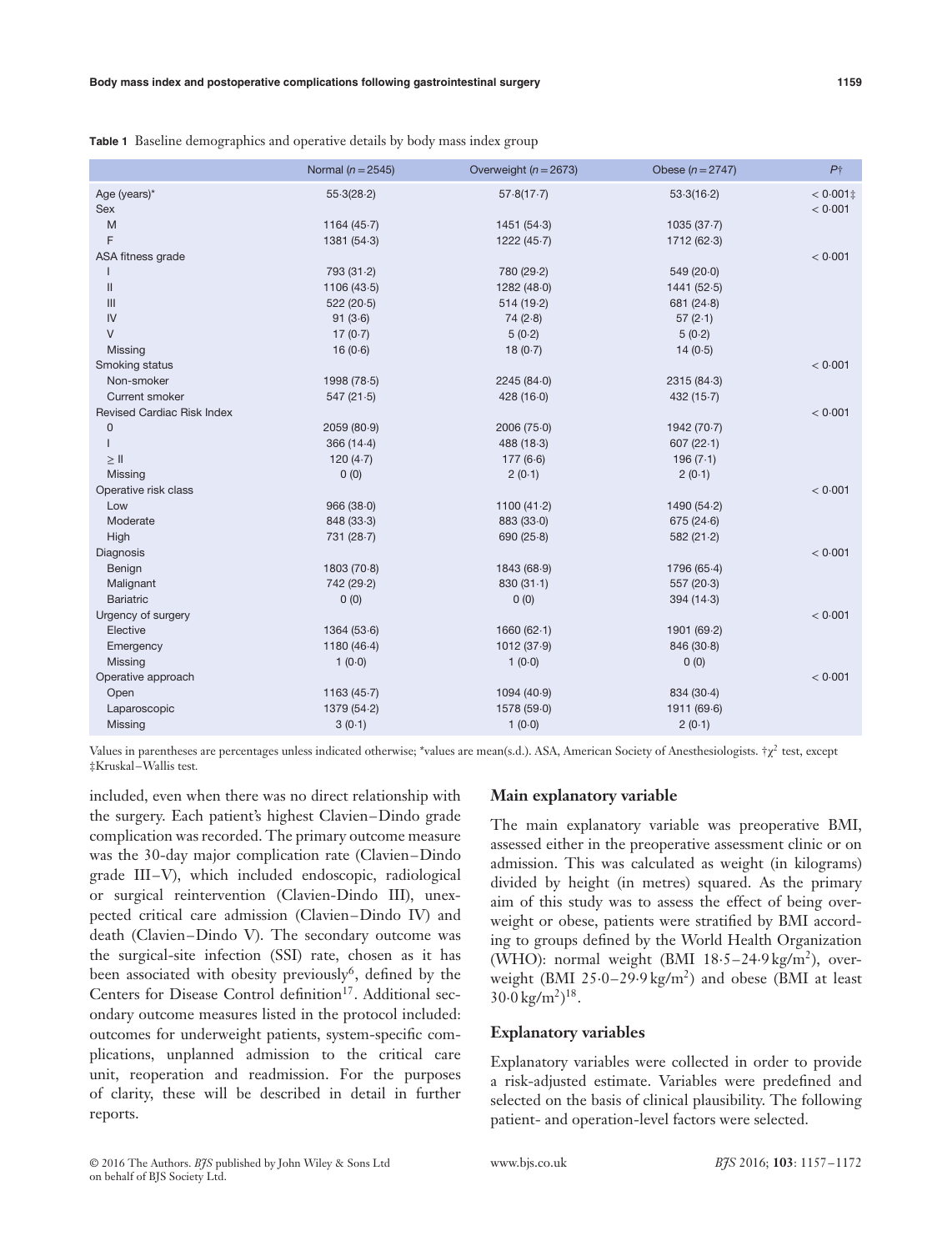|                                   | Normal $(n=2545)$ | Overweight ( $n = 2673$ ) | Obese $(n = 2747)$ |
|-----------------------------------|-------------------|---------------------------|--------------------|
| Malignancy                        | 742 (29.2)        | 830(31.1)                 | 557(20.3)          |
| Appendicitis                      | 623(24.5)         | 508(19.0)                 | 385(14.0)          |
| All other indications             | 406(16.0)         | 332(12.4)                 | 245(8.9)           |
| Cholecystitis                     | 299(11.7)         | 558 (20.9)                | 791 (28.8)         |
| Inflammatory bowel disease        | 207(8.1)          | 123(4.6)                  | 77(2.8)            |
| <b>Diverticulitis</b>             | 47(1.8)           | 75(2.8)                   | 65(2.4)            |
| Peptic ulcer disease              | 46(1.8)           | 30(1.1)                   | 17(0.6)            |
| Ischaemic bowel                   | 39(1.5)           | 29(1.1)                   | 18(0.7)            |
| Other liver or pancreatic disease | 29(1.1)           | 47(1.8)                   | 56 $(2.0)$         |
| Hernia                            | 25(1.0)           | 31(1.2)                   | 38(1.4)            |
| Pancreatitis                      | 24(0.9)           | 27(1.0)                   | 34(1.2)            |
| Faecal perforation                | 21(0.8)           | 18(0.7)                   | 14(0.5)            |
| Gastro-oesophageal reflux         | 20(0.8)           | 48(1.8)                   | 39(1.4)            |
| Fistula                           | 17(0.7)           | 17(0.6)                   | 17(0.6)            |
| Bariatric indication              | 0(0)              | 0(0)                      | 394(14.3)          |

Values in parentheses are percentages.

**Table 3** Unadjusted 30-day complication rates by body mass index group

|                                           | Normal $(n=2545)$ | Overweight $(n = 2673)$ | Obese $(n = 2747)$ | $D^*$ |
|-------------------------------------------|-------------------|-------------------------|--------------------|-------|
| Major complications (Clavien-Dindo III-V) |                   |                         |                    | 0.040 |
| <b>No</b>                                 | 2238 (87.9)       | 2351 (88.0)             | 2468 (89.8)        |       |
| Yes                                       | 307(12.1)         | 322(12.0)               | 279(10.2)          |       |
| Surgical-site infection                   |                   |                         |                    | 0.274 |
| <b>No</b>                                 | 2410 (94.7)       | 2507(93.8)              | 2576 (93.8)        |       |
| Yes                                       | 135(5.3)          | 166(6.2)                | 171(6.2)           |       |

Values in parentheses are percentages.  $\alpha \chi^2$  test.

#### *Patient*

To account for co-morbidities, the American Society of Anesthesiologists (ASA) fitness grade was recorded and the Revised Cardiac Risk Index (RCRI) calculated for each patient. The ASA grade takes into account disease severity and is a reliable metric for the measurement of postoperative mortality and complications<sup>19</sup>. The RCRI is used to estimate a patient's risk of perioperative cardiac complications, including cardiac death, non-fatal myocardial infarction and non-fatal cardiac arrest<sup>20</sup>. Age, sex and smoking status were also collected.

## *Operation*

A novel Hospital Episode Statistics (HES)-based operative risk score was devised in order to determine the mortality risk associated with each specific operation. HES are summary, population-level data available from National Health Service administrative records. From this aggregate data, a summary of mortality rates by procedure during 2009 and 2010 was obtained as the most recent available, procedure-level data. Procedures included in the study were identified and classified according to their 30-day mortality rate into predefined strata of low-risk (less than 1 per cent), moderate-risk (1– 9⋅9 per cent) and high-risk (10 per cent or more) groups (*Table S1*, supporting information). Additionally, diagnosis (benign *versus* malignant), urgency of surgery (elective *versus* emergency) and operative approach (open *versus* laparoscopic) were included.

## **Data accuracy**

Before data collection, all collaborators were invited to attend investigator meetings and complete a mandatory online training module. To ensure high data quality, only submitted data sets with over 95 per cent completeness for both case ascertainment and the study data fields were eligible for inclusion. If a large proportion of data was missing, data would be imputed using Markov chain Monte Carlo equations. In addition, a process of data validation was performed by independent collaborators. Ten per cent of all included patients were validated independently for accuracy. Twelve key predefined data points were validated for each patient (age, sex, height, weight, Index of Multiple Deprivation decile, Malnutrition Universal Screening Tool score, timing of BMI measurement, urgency of operation, postoperative critical care admission, complications, return to theatre, readmission). A data point was defined as a single value in each of the data fields for an individual patient. The overall accuracy was calculated according to number of correct validated data points divided by the total number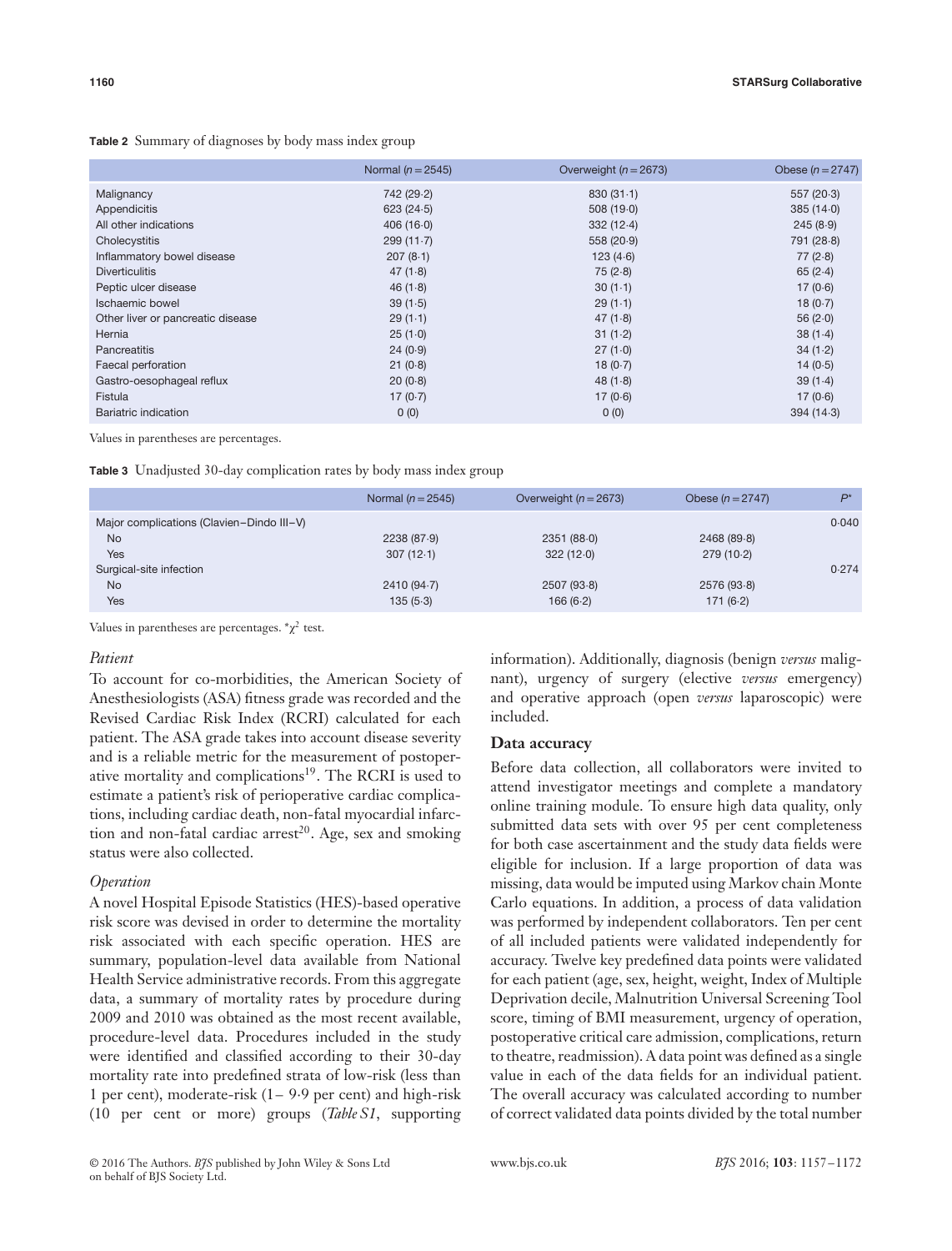**Table 4** Univariable and multilevel logistic regression analyses to determine association of 30-day major postoperative complications (Clavien–Dindo III–V) with patient and operative factors

|                                   | Univariable analysis       |              |                        | Multilevel analysis |  |
|-----------------------------------|----------------------------|--------------|------------------------|---------------------|--|
|                                   | Odds ratio                 | $\mathsf{P}$ | Odds ratio             | $\mathsf{P}$        |  |
| <b>BMI</b>                        |                            |              |                        |                     |  |
| Normal                            | $1.00$ (reference)         |              | $1.00$ (reference)     |                     |  |
| Overweight                        | 1.00(0.85, 1.18)           | 0.985        | $0.89(0.71, 1.12)^{*}$ | 0.329               |  |
| Obese                             | 0.82(0.69, 0.98)           | 0.027        | $0.84(0.66, 1.06)^{*}$ | 0.147               |  |
| Age (per year)                    | $1.02$ (1.02, $1.03$ )     | < 0.001      | 1.01(1.00, 1.01)       | < 0.001             |  |
| ASA fitness grade                 |                            |              |                        |                     |  |
| $I-I$                             | 1.00 (reference)           |              | $1.00$ (reference)     |                     |  |
| $III-V$                           | $2.82$ ( $2.44$ , $3.25$ ) | < 0.001      | 1.97(1.66, 2.33)       | < 0.001             |  |
| Diagnosis                         |                            |              |                        |                     |  |
| Benign                            | 1.00 (reference)           |              | $1.00$ (reference)     |                     |  |
| Malignant                         | 1.89(1.64, 2.18)           | < 0.001      | 0.77(0.58, 1.02)       | 0.064               |  |
| <b>Revised Cardiac Risk Index</b> |                            |              |                        |                     |  |
| $\mathbf{0}$                      | 1.00 (reference)           |              | $1.00$ (reference)     |                     |  |
|                                   | 1.68(1.42, 1.98)           | < 0.001      | 1.08(0.90, 1.31)       | 0.421               |  |
| $\geq$ II                         | 2.21(1.73, 2.79)           | < 0.001      | 1.14(0.85, 1.46)       | 0.346               |  |
| Operative risk class              |                            |              |                        |                     |  |
| Low                               | $1.00$ (reference)         |              | $1.00$ (reference)     |                     |  |
| Moderate                          | 3.67(3.06, 4.41)           | < 0.001      | 3.05(2.43, 3.79)       | < 0.001             |  |
| High                              | 3.52(2.92, 4.27)           | < 0.001      | 2.74(2.24, 3.40)       | < 0.001             |  |
| <b>Sex</b>                        |                            |              |                        |                     |  |
| M                                 | $1.00$ (reference)         |              | $1.00$ (reference)     |                     |  |
| F                                 | 0.66(0.57, 0.76)           | < 0.001      | 0.77(0.67, 0.89)       | < 0.001             |  |
| Smoking status                    |                            |              |                        |                     |  |
| Non-smoker                        | $1.00$ (reference)         |              | $1.00$ (reference)     |                     |  |
| Current smoker                    | 1.00(0.83, 1.19)           | 0.971        | 1.06(0.86, 1.30)       | 0.548               |  |
| Timing of surgery                 |                            |              |                        |                     |  |
| Elective                          | $1.00$ (reference)         |              | $1.00$ (reference)     |                     |  |
| Emergency                         | 1.13(0.98, 1.30)           | 0.087        | 1.64(1.39, 1.94)       | < 0.001             |  |
| Interaction variables             |                            |              |                        |                     |  |
| BMI group by diagnosis            |                            |              |                        |                     |  |
| Overweight by malignancy          |                            |              | $1.59(1.12, 2.29)$ †   | 0.008               |  |
| Obese by malignancy               |                            |              | 1.91 (1.31, 2.83)†     | 0.002               |  |

Values in parentheses are 95 per cent confidence intervals. An unexpected interaction was identified between body mass index (BMI) and diagnosis. This is included in the multilevel logistic regression model. The interaction can be interpreted as follows: \*the exponentiated coefficients for BMI categories overweight and obese given in the model including the interaction term represent the odds ratios where the diagnosis is benign. †The exponentiated coefficients for the interaction terms can be thought of as a ratio of odds ratios. Akaike information criterion 5164⋅07. ASA, American Society of Anesthesiologists.

of validated data points. The case ascertainment rate was determined by independent review of theatre logbooks for eligible cases, cross-referenced against the number of actual cases submitted.

## **Data handling**

Data collection was performed using the secure research electronic capture database (REDCap) system $^{21}$ . The submitted data were then checked centrally and, where missing data were identified, the local investigator was contacted and asked to complete the record. Once vetted, the record was accepted into the data set for analysis.

## **Sample size**

This study was powered to detect a minimum significant difference between obese and normal-weight patients, although no upper limit on patient numbers was set owing to the nature of the study. A minimum of 3550 normal-weight and obese patients would provide 80 per cent power to detect a 2⋅8 per cent increase in major postoperative complication rate from 8 to 10⋅8 per cent  $(\alpha = 0.05)$ . This was based on previous estimates and a complication rate increase that would be deemed clinically significant $11$ .

## **Statistical analysis**

There was likely to be considerable selection bias in routine practice that influenced the crude outcome of this study. This is related to individual patient risk factors and the risks of the operation they are undergoing (for example obese patients may have higher risk owing to co-morbidity; equally they may have better outcome after lower-risk bariatric surgery). Additionally, there may be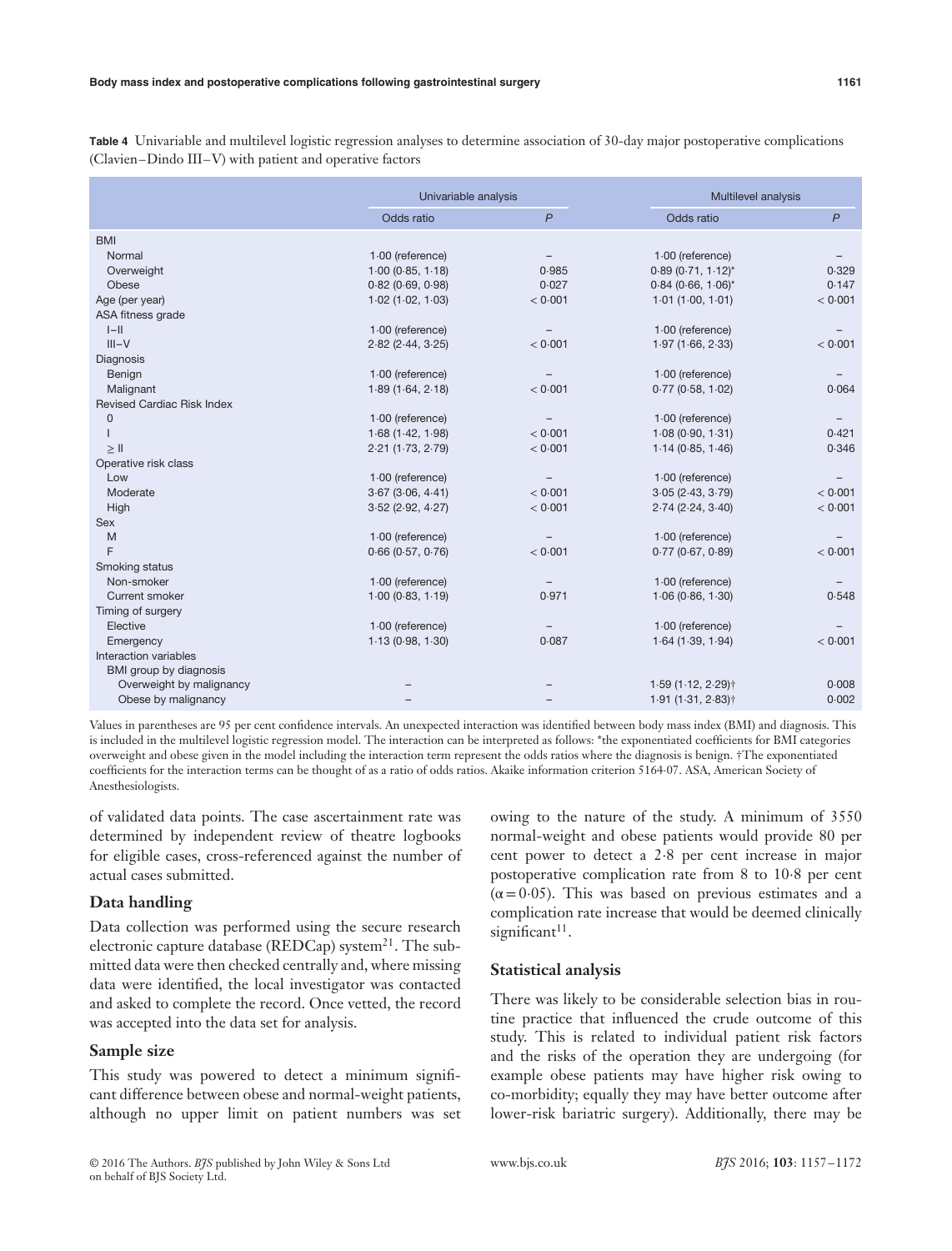|                                   |                    | Univariable analysis     |                         | Multilevel analysis |  |
|-----------------------------------|--------------------|--------------------------|-------------------------|---------------------|--|
|                                   | Odds ratio         | $\mathsf{P}$             | Odds ratio              | $\mathsf{P}$        |  |
| <b>BMI</b>                        |                    |                          |                         |                     |  |
| Normal                            | 1.00 (reference)   |                          | $1.00$ (reference)      |                     |  |
| Overweight                        | 1.18(0.94, 1.50)   | 0.161                    | $1.21 (0.91, 1.57)^{*}$ | 0.155               |  |
| Obese                             | 1.19(0.94, 1.50)   | 0.152                    | $1.19(0.89, 1.58)^{*}$  | 0.168               |  |
| Age (per year)                    | 1.01(1.00, 1.01)   | 0.007                    | 1.00(1.00, 1.01)        | 0.496               |  |
| ASA fitness grade                 |                    |                          |                         |                     |  |
| $ -  $                            | $1.00$ (reference) | $\overline{\phantom{m}}$ | $1.00$ (reference)      | -                   |  |
| $III-V$                           | 1.36(1.10, 1.66)   | 0.003                    | 0.98(0.79, 1.22)        | 0.903               |  |
| Diagnosis                         |                    |                          |                         |                     |  |
| Benign                            | 1.00 (reference)   |                          | $1.00$ (reference)      |                     |  |
| Malignant                         | 1.51(1.24, 1.84)   | < 0.001                  | 0.88(0.60, 1.30)        | 0.430               |  |
| <b>Revised Cardiac Risk Index</b> |                    |                          |                         |                     |  |
| $\mathbf 0$                       | 1.00 (reference)   | $\overline{\phantom{m}}$ | $1.00$ (reference)      |                     |  |
|                                   | 1.42(1.13, 1.78)   | 0.002                    | 1.24(0.97, 1.57)        | 0.083               |  |
| $\geq$ II                         | 1.75(1.24, 2.40)   | 0.001                    | 1.42(0.96, 1.96)        | 0.081               |  |
| Operative risk class              |                    |                          |                         |                     |  |
| Low                               | $1.00$ (reference) |                          | $1.00$ (reference)      |                     |  |
| Moderate                          | 2.23(1.77, 2.83)   | < 0.001                  | 2.42(1.82, 3.21)        | < 0.001             |  |
| High                              | 2.48(1.96, 3.15)   | < 0.001                  | 2.56(1.98, 3.31)        | < 0.001             |  |
| <b>Sex</b>                        |                    |                          |                         |                     |  |
| M                                 | $1.00$ (reference) | $\overline{\phantom{m}}$ | $1.00$ (reference)      |                     |  |
| F                                 | 0.76(0.63, 0.92)   | 0.005                    | 0.86(0.72, 1.04)        | 0.132               |  |
| Smoking status                    |                    |                          |                         |                     |  |
| Non-smoker                        | $1.00$ (reference) |                          | $1.00$ (reference)      |                     |  |
| Current smoker                    | 1.22(0.96, 1.53)   | 0.091                    | 1.29(1.00, 1.63)        | 0.047               |  |
| Timing of surgery                 |                    |                          |                         |                     |  |
| Elective                          | 1.00 (reference)   |                          | $1.00$ (reference)      |                     |  |
| Emergency                         | 1.09(0.90, 1.31)   | 0.383                    | 1.47(1.20, 1.80)        | < 0.001             |  |
| Interaction variables             |                    |                          |                         |                     |  |
| BMI group by diagnosis            |                    |                          |                         |                     |  |
| Overweight by malignancy          |                    |                          | $1.04(0.64, 1.66)$ †    | 0.768               |  |
| Obese by malignancy               |                    |                          | $1.75(1.05, 2.69)$ †    | 0.023               |  |

**Table 5** Univariable and multilevel logistic regression analyses to determine association of surgical-site infection with patient and operative factors

Values in parentheses are 95 per cent confidence intervals. An unexpected interaction was identified between body mass index (BMI) and diagnosis. This is included in the multilevel logistic regression model. The interaction can be interpreted as follows: \*the exponentiated coefficients for BMI categories overweight and obese given in the model including the interaction term represent the odds ratios where the diagnosis is benign. †The exponentiated coefficients for the interaction terms can be thought of as a ratio of odds ratios. Akaike information criterion 3454⋅58. ASA, American Society of Anesthesiologists.

bias in how patients are treated across hospitals. Multilevel models were used to determine unbiased distributions of fixed-effect regression coefficients for the outcomes of major complication rate (primary outcome measure) and SSI (secondary outcome measure). The hospital was considered as a single, level 1 random effect, with individual patient and operative risks entered as level 2 fixed effects. Age was expressed as a continuous variable with corresponding odds ratios (ORs) relating to a per-year increase. Explanatory variables contained within statistical models were selected based on clinical plausibility and independence, and model selection was informed using the Akaike information criterion. Effect estimates are presented as ORs and bootstrapped 95 per cent confidence

intervals, and statistical significance expressed as *P* values. ORs were generated to describe the relationships between BMI groups and the outcome of interest. An OR greater than 1 represented increased likelihood in the experimental group (obese) *versus* the control group (normal BMI). The OR describes the relationship between an explanatory variable and an outcome in terms of odds of suffering a complication, rather than the risk. The OR was considered to be statistically significant at the *P <*0⋅050 level. All relevant second-order interactions were examined. Differences between categorical demographic groups were tested using the Kruskal–Wallis test or Welch's *t* test for continuous data or  $\chi^2$  test for proportions. Two-sided statistical significance was defined at the level of *P <*0⋅050.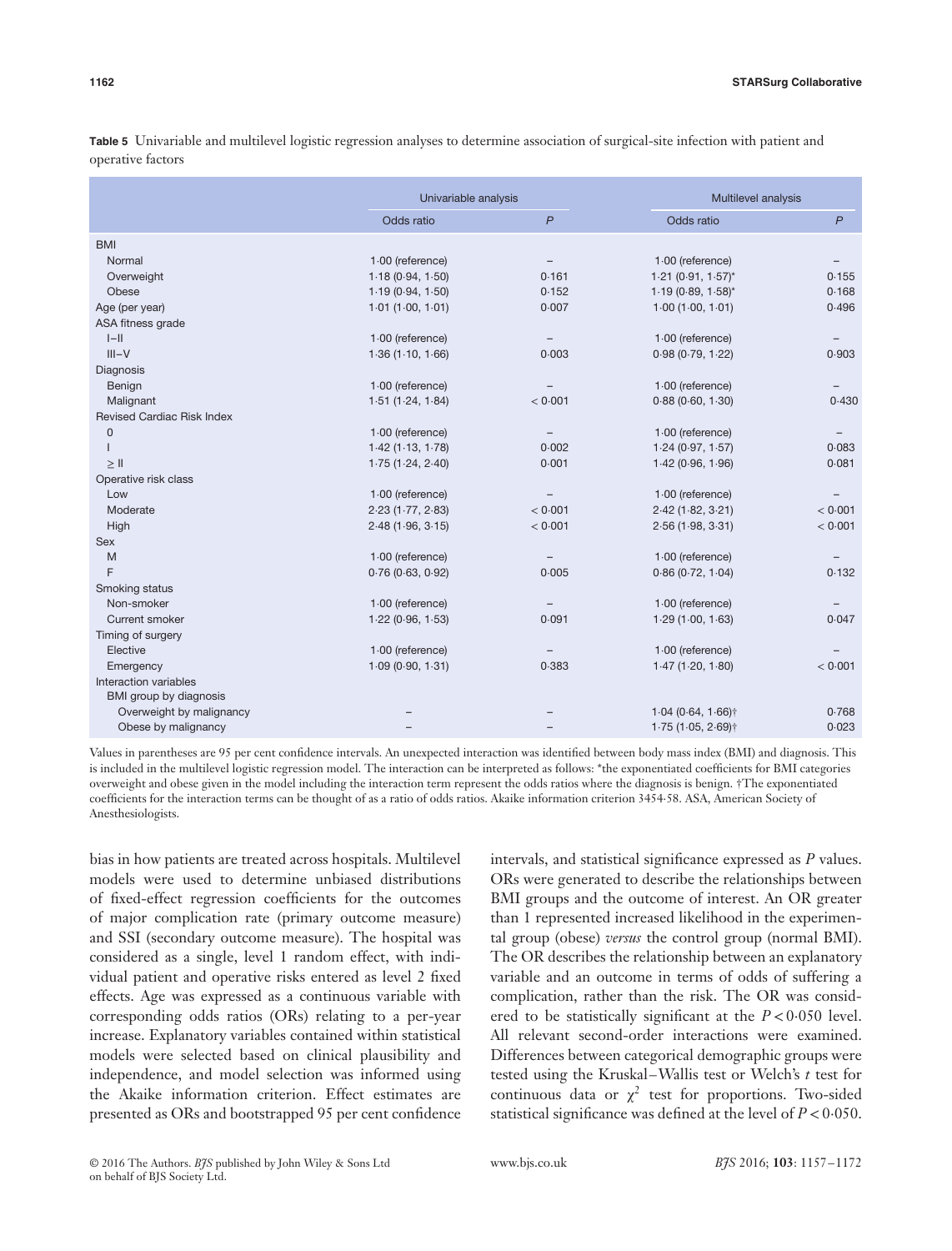**Body mass index and postoperative complications following gastrointestinal surgery 1163**

| Outcome                 | <b>BMI</b> category | Odds ratio         | $\mathsf{P}$ |                             |
|-------------------------|---------------------|--------------------|--------------|-----------------------------|
| Major complications     | Benign disease      |                    |              |                             |
|                         | Normal BMI          | $1.00$ (reference) |              |                             |
|                         | Overweight          | 0.89(0.71, 1.12)   | 0.329        | ᅩ                           |
|                         | Obese               | 0.84(0.66, 1.06)   | 0.147        | -0-                         |
|                         | Malignant disease   |                    |              |                             |
|                         | Normal BMI          | $1.00$ (reference) |              |                             |
|                         | Overweight          | 1.59(0.12, 2.29)   | 0.008        |                             |
|                         | Obese               | 1.91(1.31, 2.83)   | 0.002        |                             |
| Surgical-site infection | Benign disease      |                    |              |                             |
|                         | Normal BMI          | 1.00 (reference)   |              |                             |
|                         | Overweight          | 1.21(0.91, 1.57)   | 0.155        |                             |
|                         | Obese               | 1.19(0.89, 1.58)   | 0.168        |                             |
|                         | Malignant disease   |                    |              |                             |
|                         | Normal BMI          | $1.00$ (reference) |              |                             |
|                         | Overweight          | 1.04(0.64, 1.66)   | 0.768        |                             |
|                         | Obese               | 1.75(1.05, 2.69)   | 0.023        | 00.20.6 1 1.4 1.8 2.2 2.6 3 |
|                         |                     |                    |              | Odds ratio                  |

**Fig. 2** Analysis of the interaction between body mass index (BMI) and diagnosis using recoded variables. Odd ratios are shown with 95 per cent confidence intervals

Data analysis was undertaken using R Foundation Statistical software (R 3.2.1) with the Hmisc, ggplot2, plyr, lme4, reshape2, RCurl, splines and stringr packages (R Foundation for Statistical Computing, Vienna, Austria).

## **Results**

Of 10 272 records submitted from 163 centres, 9264 eligible records were submitted to the final analysis (*Fig. 1*). Of these, 7965 (86⋅0 per cent) had a preoperative BMI measurement; 2545 patients (32⋅0 per cent) were of normal weight, 2673 (33⋅6 per cent) were overweight and 2747 (34⋅5 per cent) were obese. Independent validation of 1008 patients with 12 096 data points showed that the accuracy was 98⋅0 per cent and the case ascertainment rate 92⋅2 per cent.

## **Demographics**

There were significant differences in patient characteristics across BMI groups (*Table 1*). Patients in the overweight group were older and patients in obese group were younger than those of normal weight; both groups were more likely to undergo lower-risk surgery and more likely to be operated on using a laparoscopic approach. Obese and overweight patients had higher ASA and RCRI scores, reflecting greater co-morbidity, but normal-weight patients underwent proportionally more emergency and

higher-risk procedures. The missing data were minimal and therefore imputation was not required.

## **Case mix**

Overall, malignancy was the most common diagnosis, followed by appendicitis and gallstone disease (*Table 2*). In the overweight and obese groups, more procedures were undertaken for gallstone disease than in the normal-weight group. Of the obese patients, 14⋅3 per cent underwent bariatric surgery. Obese patients were more likely to have laparoscopic surgery (69⋅6 *versus* 54⋅2 per cent of normal-weight patients), which corresponded with overweight and obese patients undergoing less risky procedures than normal-weight patients. However, obese patients were still subjected to high-risk surgery, with 30⋅8 per cent undergoing emergency surgery and 45⋅8 per cent a moderate- or high- risk operative procedure (*Table 1*).

## **Outcomes**

For all patients, the overall 30-day major (Clavien–Dindo III–V) complication rate was 11⋅4 per cent (908 of 7965 patients). The overall SSI rate was 5⋅9 per cent (472 of 7965), increasing to 11⋅1 per cent (90 of 808) in those undergoing emergency colorectal resection. An unadjusted breakdown of these outcomes by BMI group is shown in *Table 3*.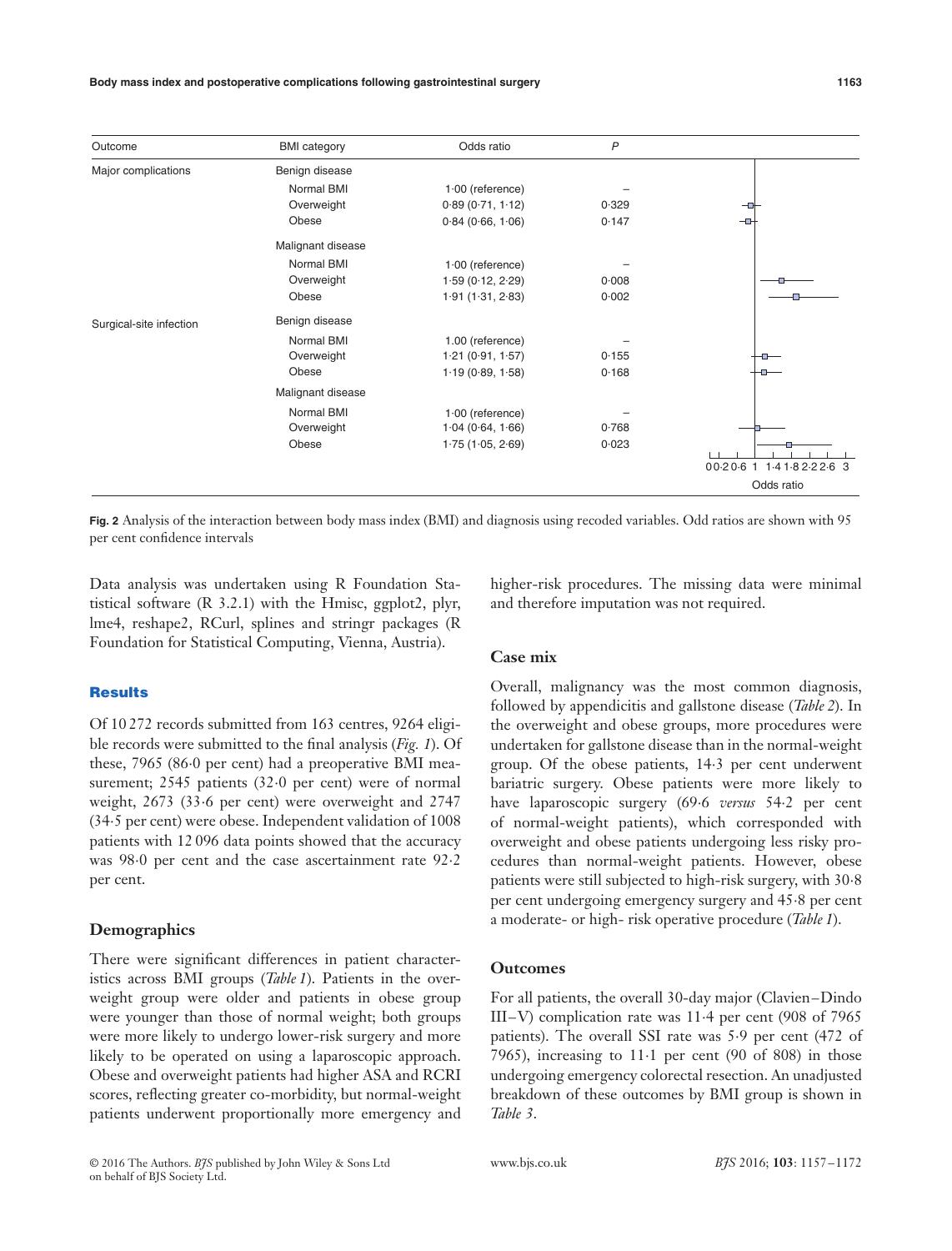**Table 6** Characteristics and outcomes of obese patients by benign or malignant diagnosis

|                                           | Benign ( $n = 2190$ ) | Malignant ( $n = 557$ ) | $P+$        |
|-------------------------------------------|-----------------------|-------------------------|-------------|
| Age (years)*                              | 50.2(15.8)            | 65.4(11.5)              | $< 0.001$ ‡ |
| Sex                                       |                       |                         | < 0.001     |
| M                                         | 701 (32.0)            | 334(60.0)               |             |
| F                                         | 1489 (68.0)           | 223(40.0)               |             |
| ASA fitness grade                         |                       |                         | < 0.001     |
|                                           | 505(23.1)             | 44(7.9)                 |             |
| $\mathbf{II}$                             | 1143(52.2)            | 298(53.5)               |             |
| III                                       | 485(22.1)             | 196 (35-2)              |             |
| IV                                        | 40(1.8)               | 17(3.1)                 |             |
| $\vee$                                    | 5(0.2)                | 0(0.0)                  |             |
| Missing                                   | 12(0.5)               | 2(0.4)                  |             |
| Smoking status                            |                       |                         | 0.007       |
| Non-smoker                                | 1825 (83-3)           | 490 (88.0)              |             |
| <b>Current smoker</b>                     | 365(16.7)             | 67(12.0)                |             |
| Revised Cardiac Risk Index                |                       |                         | < 0.001     |
| $\mathbf 0$                               | 1624 (74.2)           | 318(57.1)               |             |
|                                           | 429 (19.6)            | 178(32.0)               |             |
| $\geq$ II                                 | 135(6.2)              | 61(11.0)                |             |
| Missing                                   | 2(0.1)                | 0(0)                    |             |
| Operative risk class                      |                       |                         | < 0.001     |
| Low                                       | 1464(66.8)            | 26(4.7)                 |             |
| Moderate                                  | 326(14.9)             | 349(62.7)               |             |
| High                                      | 400(18.3)             | 182(32.7)               |             |
| Urgency of surgery                        |                       |                         | < 0.001     |
| Elective                                  | 1385 (63-2)           | 516(92.6)               |             |
| Emergency                                 | 805(36.8)             | 41 $(7.4)$              |             |
| Operative approach                        |                       |                         | < 0.001     |
| Open                                      | 365(16.7)             | 287(51.5)               |             |
| Open, laparoscopy-assisted                | 33(1.5)               | 34(6.1)                 |             |
| Laparoscopy                               | 1665 (76.0)           | 179(32.1)               |             |
| Laparoscopy converted to open             | 126(5.8)              | 56(10.1)                |             |
| Missing                                   | 1(0.0)                | 1(0.2)                  |             |
| Outcomes                                  |                       |                         |             |
| Major complications (Clavien-Dindo III-V) |                       |                         | < 0.001     |
| <b>No</b>                                 | 2019 (92.2)           | 449(80.6)               |             |
| Yes                                       | 171(7.8)              | 108 (19-4)              |             |
| Surgical-site infection                   |                       |                         | < 0.001     |
| <b>No</b>                                 | 2081 (95.0)           | 495 (88.9)              |             |
| Yes                                       | 109(5.0)              | 62(11.1)                |             |
|                                           |                       |                         |             |

Values in parentheses are percentages unless indicated otherwise; \*values are mean(s.d.). ASA, American Society of Anesthesiologists. †χ<sup>2</sup> test, except ‡Welch's *t* test*.*

A significant interaction was found between BMI and malignant/benign diagnosis for major complications (*Table 4*) and for SSI (*Table 5*). Taking these interactions into account produced adjusted ORs for each group (*Fig. 2*). Overweight and obese patients with malignancy were at greater risk of major complications. Obese patients with malignancy were at greater risk of SSI. There were no associations between any BMI groups with a benign diagnosis and either outcome.

To explore the interaction between diagnosis and obesity, a further analysis of obese patients alone was performed (*Table 6*). This showed that obese patients undergoing surgery for malignancy were subject to higher patient- and operation-level risks than obese patients undergoing surgery for benign conditions. This included

older age, higher ASA grades, higher RCRI scores, more open surgery, and a greater proportion of patients undergoing high-risk surgical procedures (18⋅3 per cent benign *versus* 32⋅7 per cent malignant). A comparison of patients undergoing surgery for malignancy only revealed that those who were obese had greater risk in terms of ASA grade and RCRI score than normal-weight or overweight patients (*Table S2*, supporting information). Obese patients undergoing laparoscopic surgery for malignancy were almost twice as likely to require conversion to an open operation than normal-weight and overweight patients, and obese patients having surgery for a benign condition. Patient characteristics and outcomes within the obese group according to WHO subgroups are described in *Table S3* (supporting information). The operative risk class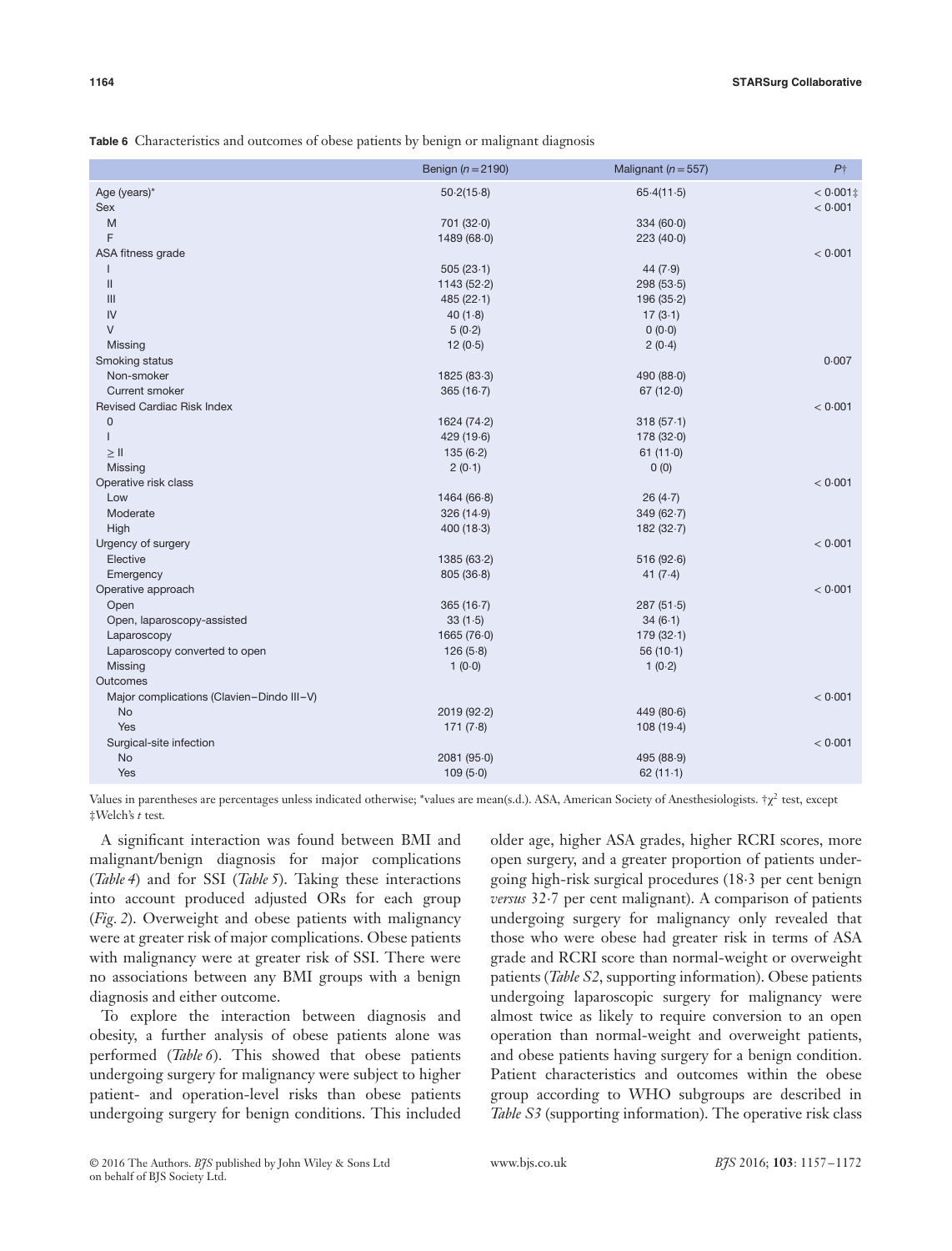stratification predicted increasing mortality across all three BMI categories (*Table S4*, supporting information).

#### **Discussion**

This large, prospective study found that overweight and obese patients undergoing surgery for gastrointestinal malignancy were at increased risk of major postoperative complications compared with normal-weight patients. Overweight and obese patients undergoing surgery for benign conditions did not have higher risks of complications, nor was body mass associated with adverse outcomes in this group. Obese patients were at higher risk of SSI overall, with a weak association for overweight patients.

These findings may be explained by differences in the characteristics of patients undergoing surgery for either a benign or malignant diagnosis. Because of the urgency of their treatment, patients having surgery for malignancy are not readily selected or operations delayed based on fitness. However, those undergoing surgery for benign conditions are likely to be subject to a selection bias of fitter patients for generally lower-risk procedures. Obese patients underwent far more bariatric and gallbladder operations, leading to a higher number of laparoscopic and elective procedures. In malignant disease, overweight and obese patients had more co-morbidity than normal-weight patients, which may have contributed to their increased risk. Less use of laparoscopy and higher rates of conversion in obese patients with malignancy also suggests technical difficulties. Although these risks were adjusted for in the present models, it is possible that the variables included did not fully adjust for the risk to which these patients were subjected.

The main strength of this study is the accurate and comprehensive risk adjustment from a validated prospective data set, which did not rely on administrative or retrospective data. One of the most important clinical factors affecting mortality risk is the magnitude of the operation performed and its timing. To account for this, a novel HES-based operative risk score was developed, which can be used by future investigators to stratify their own patient groups.

The main limitation of this study is the presence of selection bias between indication for surgery and obesity. Here, morbidly obese patients with benign conditions and co-morbidities might not have been treated with surgery, as clinicians may have opted for an alternative management plan or weight loss owing to the perceived risk of higher complications. Thus surgery for benign conditions still needs to be balanced against the risks when co-morbidities are present. Furthermore, patients who received a benign diagnosis may in fact have had malignant disease. In the elective setting, this is highly unlikely, as malignant disease is staged before operation and confirmed histologically before surgery. The group of patients undergoing emergency surgery may have been at higher risk of a misclassified diagnosis as they may not have received preoperative histopathology, but were likely to have had cross-sectional imaging. Nevertheless, as histopathology reports are usually available within 30 days of operation and therefore the follow-up period, the risk of this influencing the results was low. Complications occurring after discharge that did not re-present to the same hospital may not have been detected, but are of uncertain consequence. The 30-day follow-up period was selected to ensure that the study was logistically feasible compared with a longer follow-up period which may have captured additional complications. Despite this, 30-day follow-up remains a sensitive measure and is known to correlate well with 90-day outcomes<sup>22</sup>. Finally, an independent validation process proved the data to be both highly accurate and complete.

Previous population-level studies have suggested an 'obesity paradox', whereby overweight and obese patients have lower postoperative complication rates than those of normal weight $8$ . The present findings refute this, as obese patients with malignant disease were at significantly higher risk of major complications. There are four possible explanations for this difference. It may reflect different statistical risk adjustment strategies. Here, the risk of type I errors was limited by fitting models according to prespecified clinically relevant factors. The novel HES-based risk score provides a high level of quality control for impact of operation, which was lacking in other studies. Other factors were adjusted for including: age, disease severity (ASA grade), urgency of operation and smoking status. A further reason why the present finding has not been observed in previous studies is that there may have been selection bias in other populations, with obese patients being denied surgery or having surgery delayed. It is still reasonable to suggest that there may be other physiological or lifestyle differences between this UK and Irish population compared with previously described North American populations, which remain unaccounted for. Different preoperative optimization practices may also exist, especially with the depth of community care from general practitioners in the UK. Finally, treatment differences in UK and Irish practice that were not captured in this study may be associated with different complications, such as the use of neoadjuvant therapies for cancer.

This large study from the UK and Ireland is globally relevant, with its findings potentially affecting hundreds of thousands of patients undergoing major gastrointestinal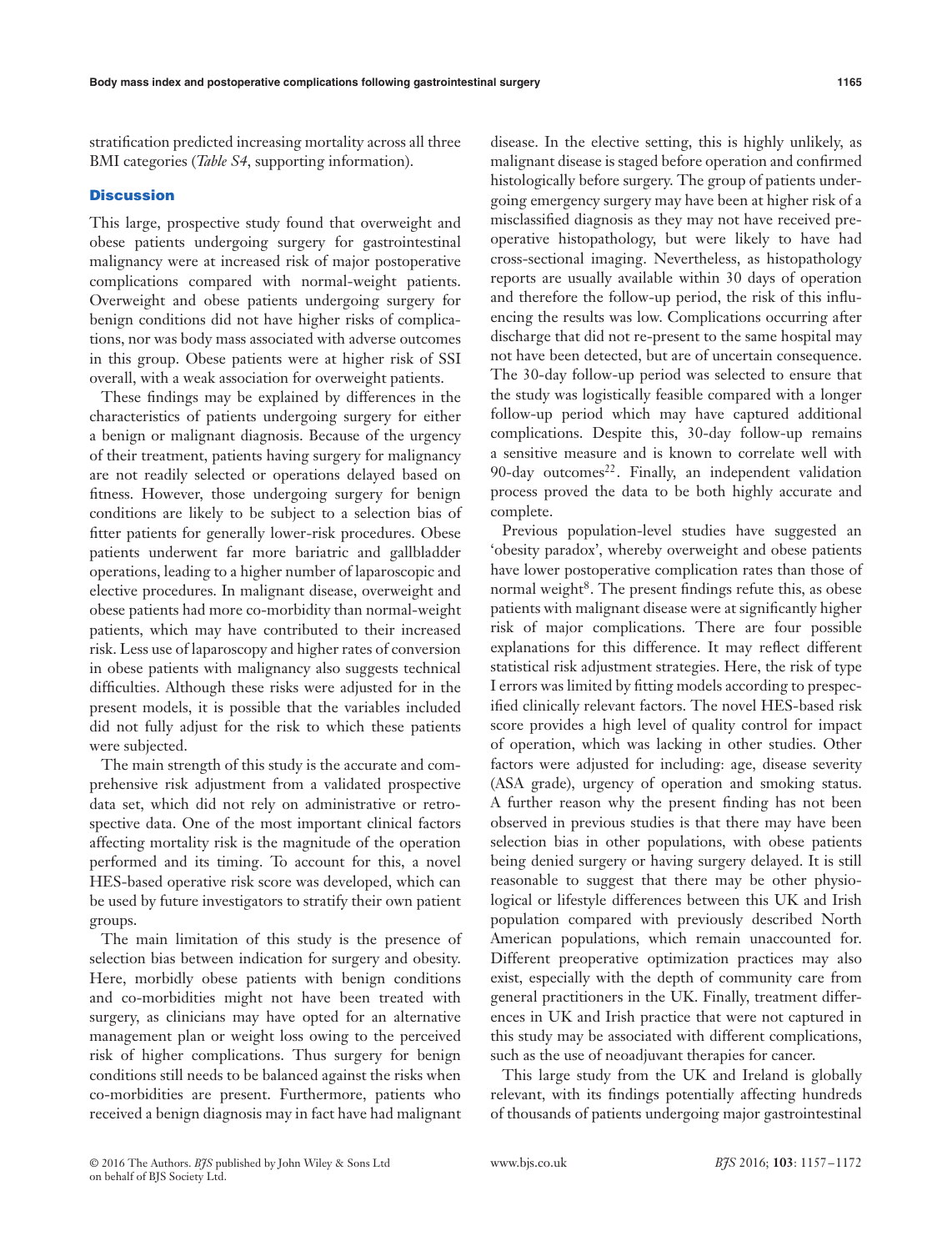surgery every year. Within this context, increased use of laparoscopy may reduce complications and SSI. Therefore, a laparoscopic-first approach should be adopted routinely for all overweight and obese patients where possible23.

Further research is required to determine cost-effective methods to reduce perioperative complications in overweight and obese patients with malignancy. In the present study, patients undergoing surgery for malignancy were at an increased risk of complications; therefore this is a specifically high-risk group. New ways of preoperative optimization of patients to reduce complications, such as preoperative cardiopulmonary exercise, have shown promise in pilot studies. Within the obese and overweight patient population, improving fitness for surgery may prove a useful way of reducing major complications<sup>24,25</sup>. In light of the present findings, obese and overweight patients should be a key stakeholder group for the development of these studies. Preoperative weight-loss programmes may not be an ideal solution, as a poor catabolic nutritional state is associated with worse postoperative outcomes and heightened mortality<sup>26</sup>. During the operation, the physiological differences found between normal and obese patients should be considered carefully, particularly with regard to fluid management and drug doses tailored toward achieving sufficient tissue concentrations. Intraoperative hypothermia has been shown to increase the risk of  $SSI^{27}$ ; obese or overweight patients should therefore receive perioperative warming because of their greater surface area. Finally, adequate fluid management in obese or overweight patients is difficult to achieve, and studies investigating fluid management strategies (such as goal-directed fluid therapy) should assess the effects of BMI on outcomes<sup>28</sup>. Intensive postoperative care, early mobilization, physiotherapy and novel methods to reduce SSI, above and beyond laparoscopy, should be investigated. Previous research has associated alterations in tissue oxygen tension, the pharmacokinetic distribution of prophylactic antibiotics and impaired immunological response in obese patients with a heightened risk of  $SSI^{29-31}$ . There are considerable additional costs associated with SSI, adding considerable length and costs to inpatient stay<sup>32</sup>. Education, novel wound devices and antibiotic delivery methods may be beneficial in reducing SSI in obese patients with cancer.

#### **Collaborators**

Writing and Steering Group (asterisk indicates joint first author): T. M. Drake\*, D. Nepogodiev\*, S. J. Chapman\*, J. C. Glasbey\*, C. Khatri\*, C. Y. Kong\*, H. A. Claireaux, M. F. Bath, M. Mohan, L. McNamee, M. Kelly, H. Mitchell, J. E. Fitzgerald, E. M. Harrison, A. Bhangu (overall guarantor).

Statistical analysis: T. M. Drake, A. Bhangu, E. M. Harrison (statistical guarantor).

Local leads: H. A. Claireaux (University of Bristol, Bristol); I. Antoniou (Hull York Medical School, Hull); R. Dean (Leicester Medical School, Leicester); N. Davies (University of East Anglia, Norwich); S. Trecarten, I. Henderson (University of Nottingham, Nottingham); C. Holmes (University of Sheffield, Sheffield); J. Wylie, R. H. Shuttleworth (Queen's University Belfast, Belfast); A. Jindal (University of Limerick, Limerick); F. Hughes, P. Gouda (National University of Ireland, Galway); L. McNamee (Royal College of Surgeons in Ireland, Dublin); R. Fleck (Trinity College, Dublin); M. Hanrahan (University College Cork, Cork); P. Karunakaran (University College Dublin, Dublin); J. H. Chen, M. C. Sykes (Imperial College, London); R. K. Sethi, S. Suresh (King's College, London); P. Patel, M. Patel (Queen Mary University, London); R. K. Varma, J. Mushtaq (St George's University of London, London); B. Gundogan (University College London, London); W. Bolton (University of Leeds, Leeds); M. Mohan, T. Khan (University of Liverpool, Liverpool); J. Burke, R. Morley (University of Manchester, Manchester); N. Favero (Newcastle University Medical School, Newcastle upon Tyne); R. Adams (University of Aberdeen, Aberdeen); V. Thirumal (University of Dundee, Dundee); E. D. Kennedy (University of Edinburgh, Edinburgh); K. K. Ong, Y. H. Tan (University of Glasgow, Glasgow); J. Gabriel (Brighton and Sussex Medical School, Brighton); A. Bakhsh, J. Y. L. Low (Peninsula, Exeter and Plymouth); A. Yener (Southampton Medical School, Southampton); V. Paraoan (University of Cambridge, Cambridge); R. Preece, T. W. Tilston (Cardiff University, Cardiff); E. Cumber (University of Oxford, Oxford); S. Dean (Swansea University, Swansea); T. Ross, E. McCance (University of Birmingham, Birmingham); H. Amin (Keele University, Keele); L. Satterthwaite (University of Warwick, Coventry).

Other collaborators: K. D. Clement, R. Gratton, E. D. Mills, S. M. Chiu, G. Hung, N. M. Rafiq, J. D. B. Hayes, K. L. Robertson, K. Dynes (Aberdeen Royal Infirmary, Aberdeen); H. C. Huang, S. Assadullah, J. W. Duncumb, R. D. C. Moon, S. X. Poo, J. K. Mehta, K. R. Joshi, R. Callan, J. M. Norris, N. J. Chilvers, H. Keevil, P. Jull (Addenbrooke's Hospital, Cambridge); S. Mallick, D. Elf, L. Carr (Airedale General Hospital, Steeton); C. Player, E. C. Barton, A. L. Martin, S. G. Ratu, E. J. Roberts, P. N. Phan, A. R. Dyal, J. E. Rogers, A. D. Henson (Alexandra Hospital, Redditch); N. B. Reid, D. Burke, G. Culleton, S. Lynne, D. Burke (Antrim Area Hospital, Antrim); S. Mansoor, C. Brennan, R. Blessed, C. Holloway, A. Hill, T. Goldsmith, S. Mackin (Arrowe Park Hospital, Wirral); S. Kim, E. Woin, G. Brent, J. Coffin, O. Ziff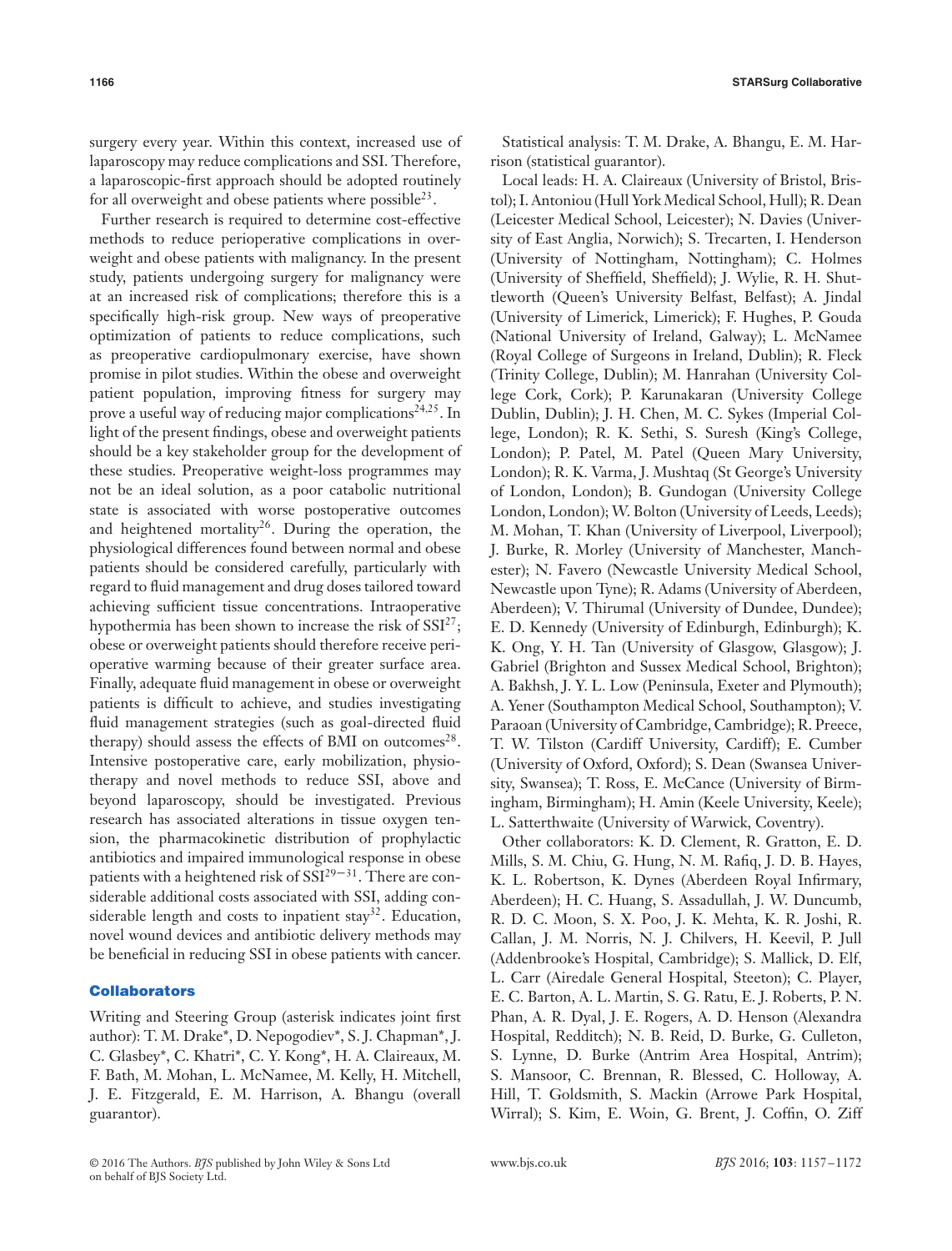(Barnet Hospital, Barnet); Z. Momoh, R. Debenham, M. Ahmed (Basingstoke and North Hampshire Hospital, Basingstoke); C. S. Yong, J. C. Wan, H. C. Copley, P. Raut, F. I. Chaudhry (Bedford Hospital, Bedford); R. H. Shuttleworth, G. Nixon, C. Dorman, R. Tan, S. Kanabar, N. Canning, M. Dolaghan, N. Bell, M. McMenamin (Belfast City Hospital, Belfast); A. Chhabra, K. Duke, L. Turner, T. Patel, L. S. Chew, M. Mirza, S. Lunawat, B. Oremule (Blackpool Victoria Hospital, Blackpool); N. Ward, M. Khan (Bolton Royal Hospital, Bolton); E. T. Tan, D. Maclennan, R. J. McGregor, E. G. Chisholm, E. J. Griffin, L. Bell (Borders General Hospital, Melrose); B. A. Hughes, J. Davies, H. Haq, H. Ahmed, N. Ungcharoen, C. Whacha, R. Thethi (Bradford Royal Infirmary, Bradford); R. M. Markham, A. H. Y. Lee, E. Batt, N. P. Bullock, C. T. Francescon, J. E. Davies, N. M. Shafiq (Bristol Royal Infirmary, Bristol); J. Zhao, S. Vivekanantham, I. Barai, J. L. Y. Allen, D. C. Marshall, C. J. McIntyre, H. C. P. Wilson, A. J. Ashton, C. Lek (Charing Cross Hospital, London); N. Behar, M. Davis-Hall, N. Seneviratne, S. Kim, L. Esteve, M. Sirakaya, S. Ali, S. Pope, J. S. Ahn, A. Craig-McQuaide (Chelsea and Westminster Hospital, London); W. A. Gatfield, S. Leong, A. M. Demetri, A. L. Kerr (Cheltenham General Hospital, Cheltenham); C. Rees, J. Loveday, S. Liu, M. Wijesekera, D. Maru, M. Attalla, N. Smith (Chester Hospital, Chester); D. Brown, P. Sritharan, A. Shah, V. Charavanamuttu, G. Heppenstall-Harris, K. Ng, T. Raghvani, N. Rajan, K. Hulley (Colchester Hospital, Colchester); N. Moody, M. Williams, A. Cotton (Conquest Hospital, Hastings); M. Sharifpour, K. N. Lwin, M. Bright, A. R. Chitnis, M. Abdelhadi, A. D. Semana (County Hospital, Stafford); F. Morgan, R. Reid, J. Dickson, L. Anderson, R. McMullan, J. Dickson, N. Ahern, A. Asmadi, L. B. Anderson (Craigavon Area Hospital, Craigavon); J. Lua Boon Xuan, L. Crozier, S. McAleer (Daisy Hill Hospital, Newry); D. M. Lees, A. A. Adebayo, M. Das, A. H. Amphlett (Derriford Hospital, Plymouth); A. Al-Robeye, A. Valli, J. Khangura, A. Winarski, A. Ali, J. Khangura (Dewsbury Hospital, Dewsbury); H. Woodward, C. Gouldthrope, M. Turner, K. Sasapu (Diana Princess of Wales Hospital, Grimsby); M. Tonkins, J. R. L. Wild, M. Robinson, J. Hardie, R. Heminway, R. Narramore, N. Ramjeeawon, A. Hibberd (Doncaster Royal Infirmary, Doncaster); F. Winslow, W. Ho, B. F. Chong, K. Lim, S. Ho (Dumfries and Galloway Royal Infirmary, Dumfries); J. A. Crewdson, S. Singagireson, N. Kalra, F. Koumpa, H. Jhala, W. C. Soon, M. Karia, M. G. Rasiah, D. Xylas (Ealing Hospital, Southall); H. Gilbert, M. Sundar-Singh, J. Wills (Eastbourne District General Hospital, Eastbourne); J. Mushtaq, S. Akhtar, S. Patel, L. Hu, C. Brathwaite-Shirley, H. Nayee, O. Amin, T.

Rangan, E. J. H. Turner (East Surrey Hospital, Redhill); C. McCrann, R. Shepherd, N. Patel, J. Prest-Smith, E. Auyoung, A. Murtaza, A. Coates (Epsom Hospital, Epsom); O. Prys-Jones, M. King, S. Gaffney, C. J. Dewdney, I. Nehikhare, J. Lavery (Forth Valley Royal Hospital, Larbert); J. Bassett, K. Davies, K. Ahmad, A. Collins, M. Acres, C. Egerton, T. Khan (Furness General Hospital, Barrow-in-Furness); K. Cheng, X. Chen, N. Chan, A. Sheldon, S. Khan, J. Empey, E. Ingram, A. Malik, M. Johnstone (Gartnavel General Hospital, Glasgow); R. Goodier, J. P. Shah, J. E. Giles, J. A. Sanders, S. W. McLure, S. Pal, A. Rangedara, A. N. Baker, C. A. Asbjoernsen (George Eliot Hospital, Nuneaton); C. Girling, L. Gray, L. Gauntlett, C. Joyner, S. Qureshi, S. Dean (Glangwili General Hospital, Carmarthen); Y. P. Mogan, J. C. K. Ng, A. N. Kumar, J. H. Park, D. Tan, K. P. Choo, K. P. Raman, P. Buakuma, C. Xiao, S. Govinden (Glasgow Royal Infirmary, Glasgow); O. D. Thompson, M. A. Charalambos, E. Brown, R. B. Karsan, T. Dogra, L. M. Bullman, P. M. Dawson (Gloucestershire Royal Hospital, Gloucester); A. L. Frank, H. Abid, L. Tung, U. Qureshi, A. Tahmina, B. W. Matthews (Good Hope Hospital, Sutton Coldfield); R. T. Harris, A. O'Connor, K. Mazan, S. Iqbal, S. A. Stanger, J. D. Thompson (Great Western Hospital, Swindon); J. A. L. Sullivan, E. Uppal, A. MacAskill, F. A. Bamgbose, C. Neophytou, A. F. Carroll, C. W. Rookes, U. Datta, A. J. Dhutia (Hammersmith Hospital, Hammersmith); S. Rashid, N. Ahmed, T. Lo (Harrogate District Hospital, Harrogate); S. Bhanderi, C. D. Blore, S. Ahmed, H. Shaheen, S. Abburu, S. Majid, Z. Abbas, S. S. Talukdar, S. Ahmed (Heartlands Hospital, Birmingham); L. J. Burney, J. B. Patel, O. Al-Obaedi, A. W. Roberts, O. Al-Obaedi, S. Mahboob (Hereford County Hospital, Hereford); B. Singh, S. Sheth, P. Karia, A. Prabhudesai, K. Kow, K. Koysombat, S. Wang, P. Morrison, Y. Maheswaran, P. Keane (Hillingdon Hospital, Uxbridge); P. C. Copley, O. Brewster, G. X. Xu, P. Harries, C. Wall (Hinchingbrooke Hospital, Huntingdon); A. Al-Mousawi, S. Bonsu, P. Cunha, T. Ward, J. Paul, K. Nadanakumaran, S. Tayeh, T. Ward, H. Holyoak, J. Remedios, K. Theodoropoulou, T. Ward (Homerton University Hospital, London); A. Luhishi, L. Jacob, F. Long, A. Atayi, S. Sarwar, O. Parker (Huddersfield Royal Infirmary, Huddersfield); J. Harvey, H. Ross, R. Rampal, G. Thomas, P. Vanmali, C. McGowan, J. Stein (Hull Royal Infirmary, Hull, and Castle Hill Hospital, Cottingham); V. Robertson, L. Carthew, V. Teng, J. Fong (Inverclyde Royal Hospital, Greenock); A. N. Street, C. E. Thakker (Ipswich Hospital, Ipswich); D. O'Reilly, M. Bravo, A. Pizzolato, H. A. Khokhar, M. Ryan, L. Cheskes, R. Carr, A. E. Salih (James Connolly Hospital, Dublin); S. Bassiony, R.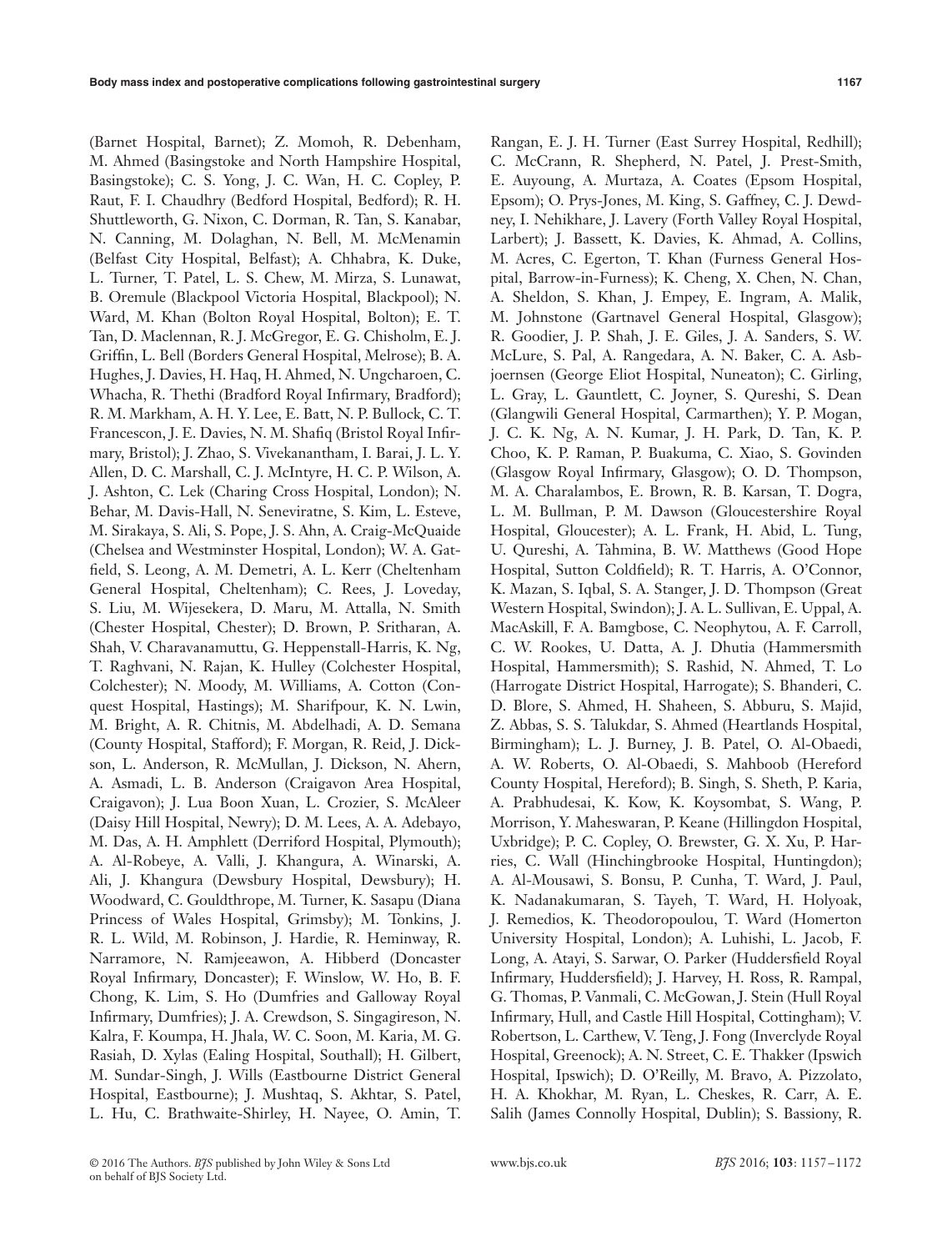Yuen, D. Chrastek, H. Rosen O'Sullivan, A. Amajuoyi, A. Wang, O. Sitta, J. Wye (James Paget University Hospital, Great Yarmouth); M. A. Qamar, C. Major, A. Kaushal (Kent and Canterbury Hospital, Canterbury); C. Morgan, M. Petrarca, R. Allot, K. Verma, S. Dutt, R. Allot, C. P. Chilima, S. Peroos, R. Allot (King George Hospital, Ilford); S. R. Kosasih, H. Chin, L. Ashken, R. J. Pearse R. A. O'Loughlin, A. Menon, K. Singh, J. Norton (King's College Hospital, London); R. Sagar, N. Jathanna, L. Rothwell, N. Watson, F. Harding, P. Dube (King's Mill Hospital, Sutton-in-Ashfield); H. Khalid, N. Punjabi, M. Sagmeister, P. Gill, S. Shahid, S. Hudson-Phillips, D. George, J. Ashwood, T. Lewis (Kingston Hospital, Kingston upon Thames); M. Dhar, P. Sangal, I. A. Rhema, D. Kotecha, R. Dean, Z. Afzal, J. A. Syeed, E. Prakash, P. Jalota, R. Dean (Leicester Royal Infirmary, Leicester); J. Herron, L. Kimani, A. Delport, A. Shukla (Lincoln County Hospital, Lincoln); V. Agarwal, S. Parthiban, H. Thakur, W. Cymes, S. Rinkoff (Lister Hospital, Stevenage); J. A. Turnbull, M. Hayat, S. Darr, U. Khan, J. Lim, A. Higgins (Manchester Royal Infirmary, Manchester); G. Lakshmipathy, B. Forte, E. Canning, A. Jaitley, J. Lamont, E. Toner, A. Ghaffar, M. McDowell, D. Salmon (Mater Infirmorum Hospital, Belfast); P. Gouda, O. O'Carroll, A. Khan, M. E. Kelly, K. Clesham, C. Palmer, R. Lyons, M. E. Kelly, A. Bell, R. Chin, R. M. Waldron, M. E. Kelly (Mayo General Hospital, Castlebar); A. Trimble, S. E. Cox, U. Ashfaq, J. Campbell, R. B. S. Holliday, G. McCabe (Monklands Hospital, Airdrie); F. Morris, R. Priestland, S. Dean, O. K. Vernon, A. Ledsam, R. Vaughan (Morriston Hospital, Swansea); D. Lim, Z. R. Bakewell, R. K. Hughes (Musgrove Park Hospital, Taunton); R. M. Koshy, H. R. Jackson, P. Narayan, A. E. Cardwell, C. L. Jubainville, T. Arif, L. E. Elliott, V. Gupta, T. Arif (New Cross Hospital, Wolverhampton); G. Bhaskaran, K. Singh, A. Odeleye, F. Ahmed, R. Shah, A. Odeleye, J. Pickard, Y. N. Suleman, A. Odeleye (Newham University Hospital, London); A. S. North, L. F. McClymont, N. Hussain, I. Ibrahim, G. S. Ng, V. Wong, A. E. Lim, L. N. Harris, T. Tharmachandirar, D. Mittapalli (Ninewells Hospital, Dundee); V. Patel, M. Lakhani (Nobles Hospital, Isle of Man); N. Davies, H. Z. Bazeer, V. Narwani, K. K. Sandhu, L. R. Wingfield, S. Gentry, H. Adjei, M. Bhatti, L. Braganza (Norfolk and Norwich University Hospital, Norwich); J. Barnes, S. Mistry, G. Chillarge, S. Stokes, J. Cleere, S. Wadanamby, A. M. Bucko, J. Meek, N. Boxall, E. G. Heywood, J. J. Wiltshire, C. Toh, A. E. Ward, B. N. Shurovi, T. M. Drake (Northern General Hospital, Sheffield); D. Horth, B. Y. Patel, B. Ali, T. Spencer, T. Axelson, L. Kretzmer, C. Chhina (North Manchester General Hospital, Manchester); C.

Anandarajah, T. Fautz, C. Horst (North Middlesex University Hospital NHS Trust, Edmonton); A. A. Thevathasan, J. Q. Ng, F. Hirst (North Tyneside General Hospital, North Shields); C. F. Brewer, A. E. Logan, J. W. Lockey, P. R. Forrest, N. Keelty, A. D. Wood, L. R. Springford, P. Avery, T. M. Schulz, T. P. Bemand, L. Howells (Northwick Park Hospital, Harrow); H. Collier, A. Khajuria, R. G. Tharakan, S. Parsons (Nottingham City Hospital, Nottingham); A. M. Buchan, R. J. McGalliard, J. D. Mason, O. J. Cundy, N. Li, N. A. Redgrave, R. P. Watson, T. P. Pezas, Y. F. Dennis, E. Segall, M. Hameed, A. S. Lynch (John Radcliffe and Churchill Hospitals, Oxford); M. Chamberlain, F. S. Peck, Y. N. Neo, G. Russell, M. Elseedawy, S. Lee, N. L. Foster, Y. H. Soo, L. Puan (Perth Royal Infirmary, Perth); R. Dennis, H. Goradia, A. Qureshi (Peterborough City Hospital, Peterborough); S. Osman, T. Reeves, L. Dinsmore, M. Marsden, Q. Lu, T. Pitts-Tucker (Portsmouth Hospitals NHS Trust Queen Alexandra Hospital, Portsmouth); C. E. Dunn, R. A. Walford, E. Heathcote, R. Martin, A. Pericleous, K. Brzyska, K. G. Reid, M. R. Williams, N. Wetherall (Prince Charles Hospital, Merthyr Tydfil); E. McAleer, D. Thomas, R. Kiff, C. Gouldthrope (Princess of Wales Hospital, Bridgend); S. Milne, M. J. V. Holmes, S. Stokes, J. Bartlett, J. Lucas de Carvalho, T. Bloomfield (Princess Royal Hospital, Haywards Heath); F. Tongo, R. H. Bremner N. Yong, B. A. Atraszkiewicz, A. Mehdi, M. Tahir, G. X. J. Sherliker, A. K. Tear, A. Pandey (Princess Royal University Hospital, Bromley); A. Broyd, H. M. Omer, M. Raphael, W. W. Chaudhry, S. Shahidi, A. S. Jawad, C. K. Gill, I. Hindle Fisher, I. Adeleja, I. J. Clark, G. E. Aidoo-Micah (Queen Elizabeth Hospital, Birmingham); P. W. Stather, G. J. Salam, T. E. Glover, G. Deas, N. K. Sim, R. D. Obute, W. M. Wynell-Mayow (Queen Elizabeth Hospital, King's Lynn); M. S. Sait, N. Mitha, G. L. de Bernier, M. Siddiqui, R. Shaunak, A. Wali, G. Cuthbert (Queen Elizabeth Hospital, Woolwich); R. Bhudia, E. Webb, S. Shah, N. Ansari, M. Perera, N. Kelly (Queen's Hospital, Romford); R. McAllister, G. H. Stanley, C. P. Keane, V. Shatkar, C. Maxwell-Armstrong (Queen's Medical Centre, Nottingham); L. A. Henderson, N. Maple, R. Manson, R. D. Adams, E. Brown, E. Semple (Raigmore Hospital, Inverness); M. Mills, A. Daoub, A. Marsh, A. Ramnarine, J. Hartley, M. Malaj (Rotherham General Hospital, Rotherham); P. D. Jewell, E. A. Whatling, N. Hitchen, M. Chen (Royal Berkshire Hospital, Reading); B. Goh, J. Fern, S. Rogers, L. Derbyshire (Royal Blackburn Hospital, Blackburn); D. T. Robertson, N. Abuhussein, P. Deekonda, A. Abid, A. Bakhsh (Royal Devon and Exeter Hospital, Exeter); P. L. M. Harrison, L. Aildasani, H. Turley (Royal Glamorgan Hospital,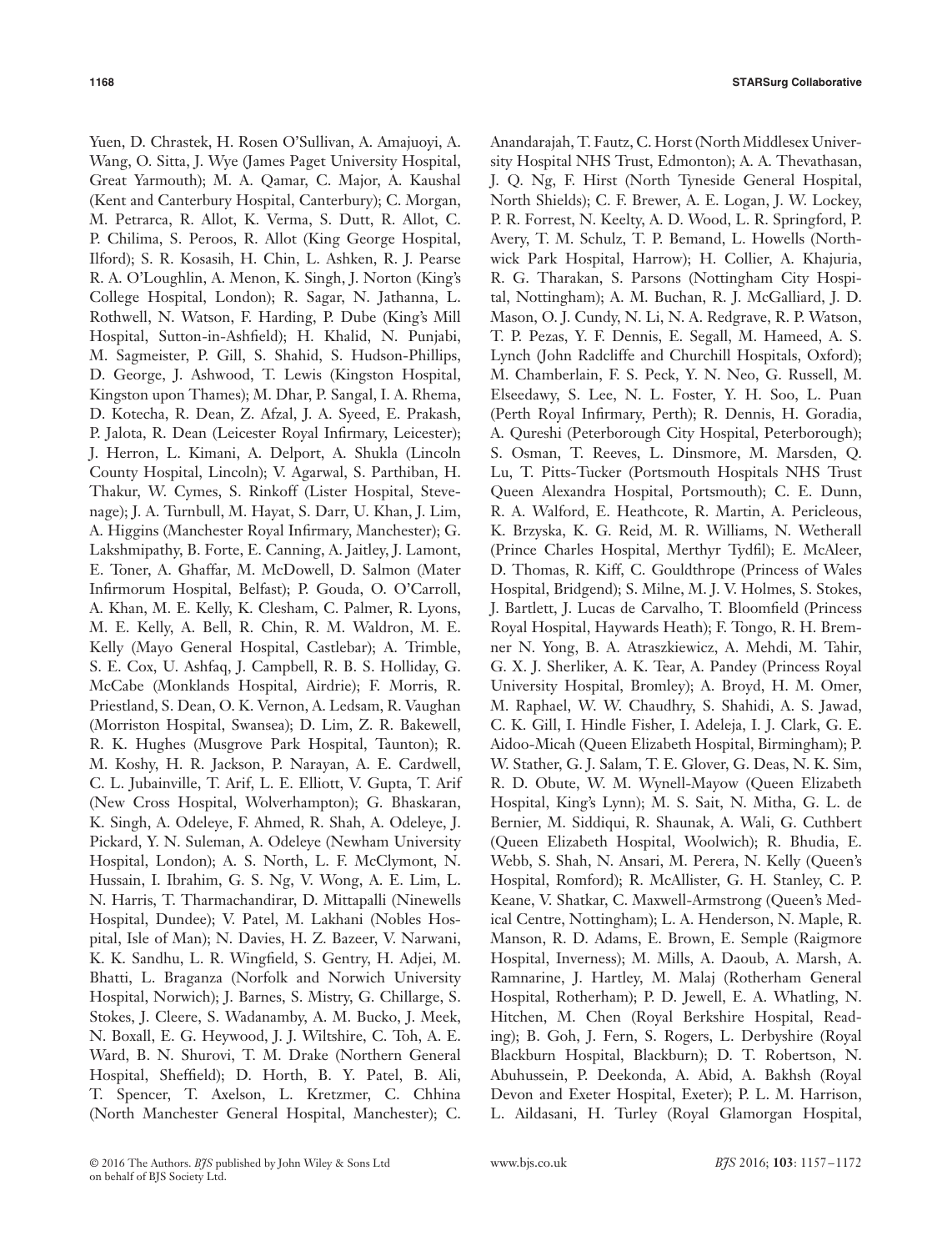Ynysmaerdy); M. A. Sherif, G. Pandey, J. J. Filby, A. Johnston, E. Burke, M. Mohamud, K. Gohil, A. Y. Tsui, R. Singh (Royal Gwent Hospital, Newport); S. J. Lim, K. O'Sullivan, L. L. McKelvey, S. O'Neill, H. F. Roberts, F. S. Brown, Y. Cao, R. T. Buckle, Y. Liew, S. Sii, C. M. Ventre, C. J. Graham, T. Filipescu (Royal Infirmary of Edinburgh, Edinburgh); A. Yousif, R. Dawar, A. Wright, M. Peters, R. Varley, S. Owczarek, S. Hartley (Royal Lancaster Infirmary, Lancaster); M. Khattak, A. Iqbal, M. Ali, B. Durrani, Y. Narang, G. S. Bethell, L. Horne, R. Pinto (Royal Liverpool Hospital, Liverpool); K. Nicholls, I. Kisyov, H. D. Torrance, P. Patel, M. Patel, W. English, S. M. Lakhani, S. F. Ashraf, M. Venn (Royal London Hospital, London); V. Elangovan, Z. Kazmi, J. Brecher, S. Sukumar, A. Mastan, A. Mortimer, J. Parker, J. Boyle (Royal Preston Hospital, Preston); M. Elkawafi, J. Beckett, A. Mohite, A. Narain, E. Mazumdar, A. Sreh, A. Hague, D. Weinberg L. Fletcher (Royal Shrewsbury Hospital, Shrewsbury); M. Steel, H. Shufflebotham, M. Masood, Y. Sinha, H. Amin, C. Jenvey, H. Kitt, R. Slade, A. R. Craig, C. Deall, Y. Sinha (Royal Stoke University Hospital, Stoke-on-Trent); J. Gabriel, T. Reakes, J. Chervenkoff, E. Strange, M. O'Bryan, C. Murkin, D. Joshi, E. Strange, T. Bergara, S. Naqib, D. Wylam, E. Strange (Royal Sussex County Hospital, Brighton); S. E. Scotcher, C. M. Hewitt, M. T. Stoddart, A. Kerai, A. J. Trist, S. J. Cole, C. L. Knight, S. Stevens, G. E. Cooper (Royal United Hospital, Bath); R. Ingham, J. Dobson, J. Wylie, A. O'Kane, J. Moradzadeh, A. Duffy, C. Henderson, S. Ashraf, C. McLaughin (Royal Victoria Hospital, Belfast); T. C. Hoskins, R. S. Reehal, L. R. Bookless, R. C. McLean, E. J. Stone (Royal Victoria Infirmary, Newcastle upon Tyne); E. V. Wright, H. R. Abdikadir, C. Roberts, O. Spence, M. Srikantharajah, M. Patel, E. M. Ruiz, J. H. Matthews, E. Gardner, C. Roberts (Russell's Hall Hospital, Dudley); E. Hester, P. Naran, R. Simpson, M. Minhas, E. Cornish, S. A. Semnani, D. Rojoa (Salford Royal Hospital, Salford); A. Radotra, J. Eraifej, K. Eparh, D. N. E. Smith, B. D. Mistry, S. L. Hickling, A. Bhangu (Sandwell General Hospital, West Bromwich); W. Din, C. Liu, P. Mithrakumar, V. Mirdavoudi (Scarborough Hospital, Scarborough); M. Rashid, C. Mcgenity, O. Hussain, M. Kadicheeni, H. Gardner, N. Anim-Addo, J. Pearce, A. Aslanyan, C. Ntala, T. Sorah, J. Parkin, M. Alizadeh (Scunthorpe Hospital, Scunthorpe); A. White, F. Edozie, J. Johnston, A. Kahar, V. Navayogaarajah, B. Patel, D. Carter, P. Khonsari, A. Burgess, B. Patel (Southend Hospital, Westcliff-on-Sea); C. Kong, A. Ponweera, A. Cody, Y. Tan, A. Y. L. Ng, A. Croall, C. Allan, S. Ng, V. Raghuvir (Southern General Hospital, Glasgow); R. Telfer, A. D. Greenhalgh, C. N. McKerr, M. A. Edison, B. A. Patel, K. Dear, M. R. Hardy (Southmead Hospital, Bristol); P. Williams, S. Hassan, U. Sajjad (Southport Hospital, Southport); E. M. O'Neill, S. Lopes, L. Healy (South Tipperary Hospital, Tipperary); N. Jamal, S. Tan, D. Lazenby, S. B. Husnoo, S. Beecroft, T. Sarvanandan (Stepping Hill Hospital, Stockport); C. Weston, N. Bassam, S. Rabinthiran, U. Hayat, L. Ng, D. Varma (St George's Hospital, London); M. Sukkari, A. Mian, A. Coates, A. Omar, J. W. Kim, A. Coates, J. Sellathurai, J. Mahmood (St Helier Hospital, Carshalton); C. O'Connell, R. Bose, H. Heneghan, P. Lalor, J. Matheson, C. Doherty, C. Cullen, D. Cooper, S. Angelov, C. Drislane (St James' Hospital, Dublin); A. C. D. Smith, A. Kreibich, E. Palkhi, A. Durr, A. Lotfallah, D. Gold, E. Mckean, A. Durr, A. Dhanji, A. Anilkumar, A. Thacoor, A. Durr (St James's University Hospital, Leeds); Z. H. Siddiqui, S. Lim, A. Piquet, S. M. Anderson, A. Jindal, D. R. McCormack, J. Gulati, A. Ibrahim, A. Jindal, S. E. Murray, S. L. Walsh, A. McGrath (St Luke's Hospital, Limerick); P. Ziprin, E. Y. Chua, C. N. Lou, J. Bloomer, H. R. Paine, D. Osei-Kuffour, C. J. White, A. Szczap, S. Gokani, K. Patel (St Mary's Hospital, London); M. K. Malys, A. Reed, G. E. Torlot, E. M. Cumber (Stoke Mandeville Hospital, Aylesbury, and High Wycombe Hospital, High Wycombe); A. Charania, S. Ahmad, N. Varma, H. Cheema, L. Austreng, H. Petra, M. Chaudhary (St Peter's Hospital, Chertsey); M. I. Zegeye, F. Cheung, D. Coffey, R. S. Heer, S. Singh, E. Seager, S. Cumming, R. S. Suresh, S. Verma, I. B. Ptacek, A. M. Gwozdz (St Thomas' Hospital, London); T. Yang, A. A. Khetarpal, S. Shumon, T. M. P. Fung, W. Leung, P. Kwang, L. Chew, W. Loke, A. Curran (Sunderland Royal Hospital, Sunderland); C. Chan (Tameside General Hospital, Ashton-under-Lyne); C. McGarrigle, K. Mohan, S. Cullen, E. Wong, C. Toale, D. Collins, N. Keane, B. P. Traynor, D. Shanahan (The Adelaide and Meath Hospital, Dublin); A. Yan, D. J. Jafree, C. Topham S. Mitrasinovic, S. Omara, B. Gundogan, G. Bingham, P. M. Lykoudis, B. H. Miranda (The Royal Free Hospital, London); K. Whitehurst, G. Kumaran, Y. Devabalan, H. Aziz, M. Shoa, S. Dindyal (The Whittington Hospital, London); J. A. Yates, I. Bernstein, G. Rattan, J. A. Yates (Tullamore Hospital, Tullamore); R. Coulson, S. Stezaker, A. Isaac, M. Salem, A. McBride, A. Isaac, H. McFarlane, L. Yow, J. MacDonald (Ulster Hospital, Belfast); R. D. Bartlett, S. Turaga, U. White, W. Liew, N. Yim (University College London Hospital, London); A. Ang, A. Simpson, D. McAuley, E. Craig, L. Murphy, P. Shepherd, J. Y. Kee, A. Abdulmajid, A. Chung (University Hospital Ayr, Ayr); H. L. Warwick, A. Livesey, P. Holton, M. D. Theodoreson, S. L. Jenkin, J. Turner, J. H. Entwisle, S. T. Marchal, S. O'Connor, H. K. Blege (University Hospital Coventry and Warwickshire,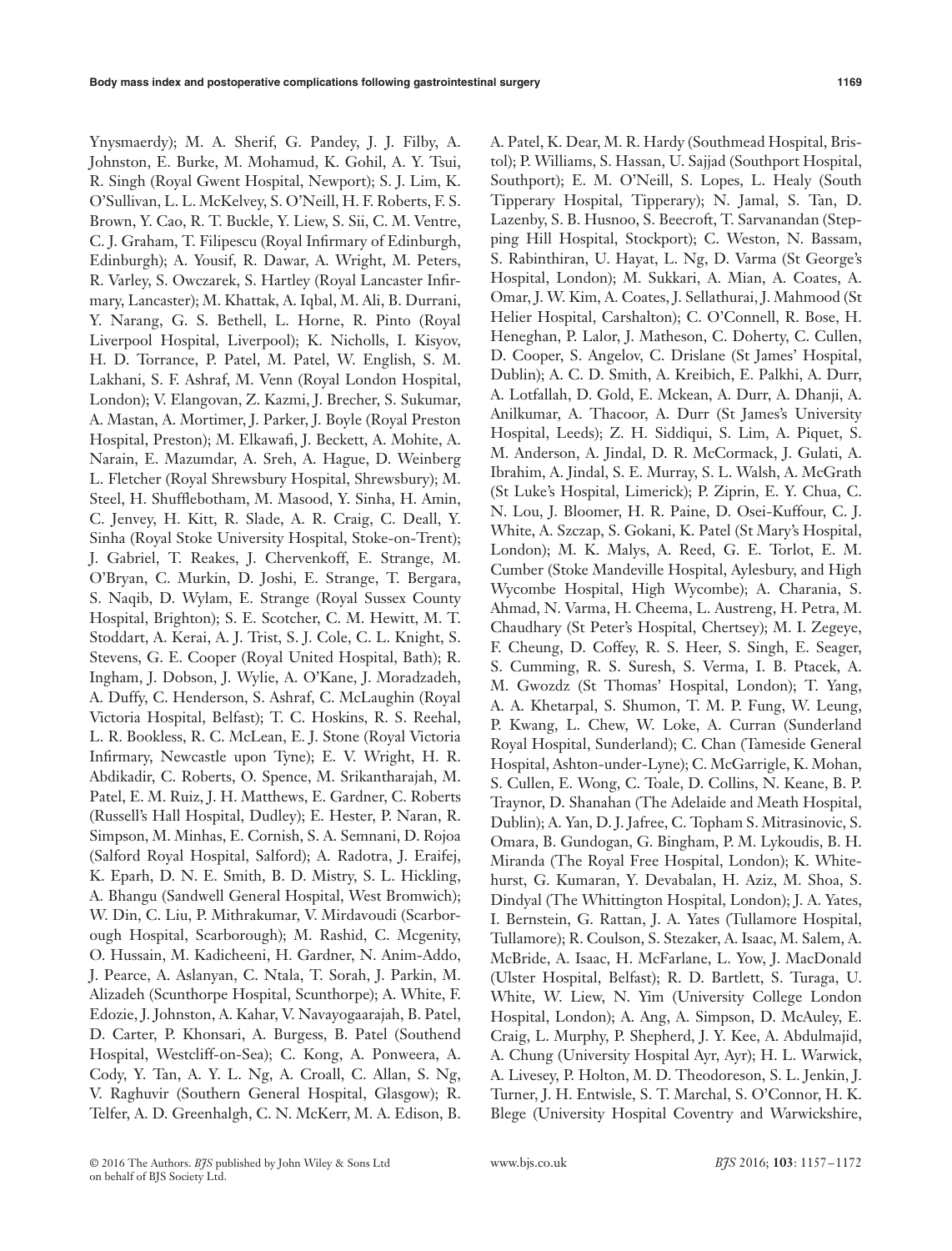Coventry); J. M. Aithie, L. M. Sabine, G. E. Stewart, S. Jackson (University Hospital Crosshouse, Crosshouse); A. Kishore, C. M. Lankage, F. Acquaah, H. L. Joyce (University Hospital Lewisham, Lewisham); A. Jindal, K. L. McKevitt, C. J. Coffey, A. S. Fawaz, K. S. Dolbec, D. A. O'Sullivan, J. M. Geraghty (University Hospital Limerick, Limerick); E. Lim, L. Bolton, D. FitzPatrick, C. Robinson, T. Ramtoola, S. Collinson (University Hospital of South Manchester, Manchester); L. Grundy, P. M. McEnhill, G. S. Harbhajan Singh, D. Loughran, D. M. Golding, R. E. Keeling, R. P. Williams, R. D. J. Whitham, S. Yoganathan, R. Nachiappan, R. J. Egan (University Hospital of Wales, Cardiff); R. Owasil, M. L. Kwan, A. He, R. W. Goh, R. Bhome, H. Wilson, P. J. Teoh, K. Raji, T. Reeves, N. Jayakody, J. Matthams (University Hospital Southampton NHS Foundation Trust, Southampton); J. Chong, S. Tan, C. Y. Luk, R. J. Greig, M. Trail, G. Charalambous, V. Thirumal, A. S. Rocke, N. Gardiner (Victoria Hospital, Kirkcaldy); F. Bulley, N. Warren, E. Brennan, P. Fergurson, R. Wilson, H. Whittingham (Victoria Infirmary, Glasgow); E. J. Brown, R. Khanijau, K. Gandhi, S. Morris, A. J. Boulton, N. Chandan, A. E. Barthorpe, R. Maamari, S. Sandhu (Walsall Manor Hospital, Walsall); M. McCann, L. Higgs, V. Balian, C. Reeder, C. Diaper, V. Balian, T. Sale, H. Ali, V. Balian (Warrington Hospital, Warrington); C. H. Archer, A. K. Clarke, J. Heskin, P. C. Hurst, J. D. Farmer, L. D. O'Flynn, L. Doan, B. A. Shuker, G. D. Stott (Warwick Hospital, Warwick); N. A. Vithanage, K. A. Hoban, P. N. Nesargikar, H. R. Kennedy, C. M. Grossart, E. S. M. Tan, C. S. D. Roy, P. Sim, K. E. Leslie (Western General Hospital, Edinburgh); D. Sim, M. H. Abul, N. Cody, A. Y. Tay, E. Woon, S. Sng, J. Mah, J. Robson (Western Infirmary, Glasgow); E. Shakweh, V. C. Wing, H. Mills, M. M. Li, T. R. Barrow, S. Balaji, H. E. M. Jordan, C. Phillips, H. Naveed (West Middlesex Hospital, Isleworth); S. Hirani, A. Tai, R. Ratnakumaran, A. Sahathevan, A. M. A. Shafi, M. Seedat, R. Weaver (Whipps Cross Hospital, London); A. Batho, R. Punj, H. Selvachandran, N. Bhatt, S. Botchey, Z. Khonat, K. Brennan (Whiston Hospital, Prescot); K. K. Ong, C. J. Morrison, E. Devlin, A. Linton, E. Galloway, S. McGarvie, N. Ramsay (Wishaw General Hospital, Wishaw); H. D. McRobbie, H. Whewell, W. Dean (Wrexham Maelor Hospital, Wrexham); S. Nelaj, M. Eragat, A. Mishra, T. Kane, M. Zuhair, M. Wells, D. Wilkinson, N. Woodcock (York Hospital, York); E. Sun, N. Aziz, M. K. Abd Ghaffar (Ysbyty Gwynedd, Bangor).

#### **Acknowledgements**

The authors thank the consultant surgeons and hospital Trusts who supported and advised STARSurg teams working in their departments. On behalf of the STARSurg group, the co-authors agree to be accountable for all aspects of the work in ensuring that questions related to the accuracy or integrity of any part of the work are appropriately investigated and resolved. The study guarantor had full access to the data and had the ultimate right of decision when to submit for publication. STAR-Surg has received INSPIRE funding from the Academy of Medical Sciences and the Wellcome Trust; there was no direct involvement of the funder in this study. The Royal College of Surgeons (England) provided meeting facilities for a collaborator training day, and the Association of Surgeons in Training supported this meeting with a Regional Event Grant.

*Disclosure*: The authors declare no conflict of interest.

#### **References**

- 1 Government Office for Science. *Tackling Obesities: Future Choices – Summary of Key Messages.* https://www.gov.uk/ government/[uploads/system/upload](https://www.gov.uk/government/uploads/system/uploads/attachment_data/file/287943/07-1469x-tackling-obesities-future-choices-summary.pdf)s/attachment\_data/file/ 287943/07-1469x-tackling-obesities-future-choicessummary.pdf [accessed 11 June 2015].
- 2 National Confidential Enquiry into Patient Outcome and Death (NCEPOD). *Knowing the Risk: a Review of the Perioperative Care of Surgical Patients.* NCEPOD: London, 2011.
- 3 Buck DL, Møller MH; Danish Clinical Register of Emergency Surgery. Influence of body mass index on mortality after surgery for perforated peptic ulcer. *Br J Surg* 2014; **101**: 993–999.
- 4 Merkow RP, Bilimoria KY, McCarter MD, Bentrem DJ*.* Effect of body mass index on short-term outcomes after colectomy for cancer. *J Am Coll Surg* 2009; **208**: 53–61.
- 5 Yasunaga H, Horiguchi H, Matsuda S, Fushimi K, Hashimoto H, Ayanian JZ. Body mass index and outcomes following gastrointestinal cancer surgery in Japan. *Br J Surg* 2013; **100**: 1335–1343.
- 6 Dindo D, Muller MK, Weber M, Clavien PA*.* Obesity in general elective surgery. *Lancet* 2003; **361**: 2032–2035.
- 7 Melis M, Meredith KL, Weber J, Siegel EM, McLoughlin JM, Dean EM *et al.* Body mass index and perioperative complications after esophagectomy for cancer. *Ann Surg* 2015; [Epub ahead of print].
- 8 Mullen JT, Moorman DW, Davenport DL. The obesity paradox: body mass index and outcomes in patients undergoing nonbariatric general surgery. *Ann Surg* 2009; **250**: 166–172.
- 9 Health and Social Care Information Centre. *Linked HES–ONS Mortality Data;* 2015. http://www.hscic. gov.uk/article/2677/Linked-HES-ONS-mortality-data [accessed 11 June 2015].
- 10 Nepogodiev D, Chapman SJ, Glasbey J, Kelly M, Khatri C, Drake TM *et al.* Determining Surgical Complications in the Overweight (DISCOVER): a multicentre observational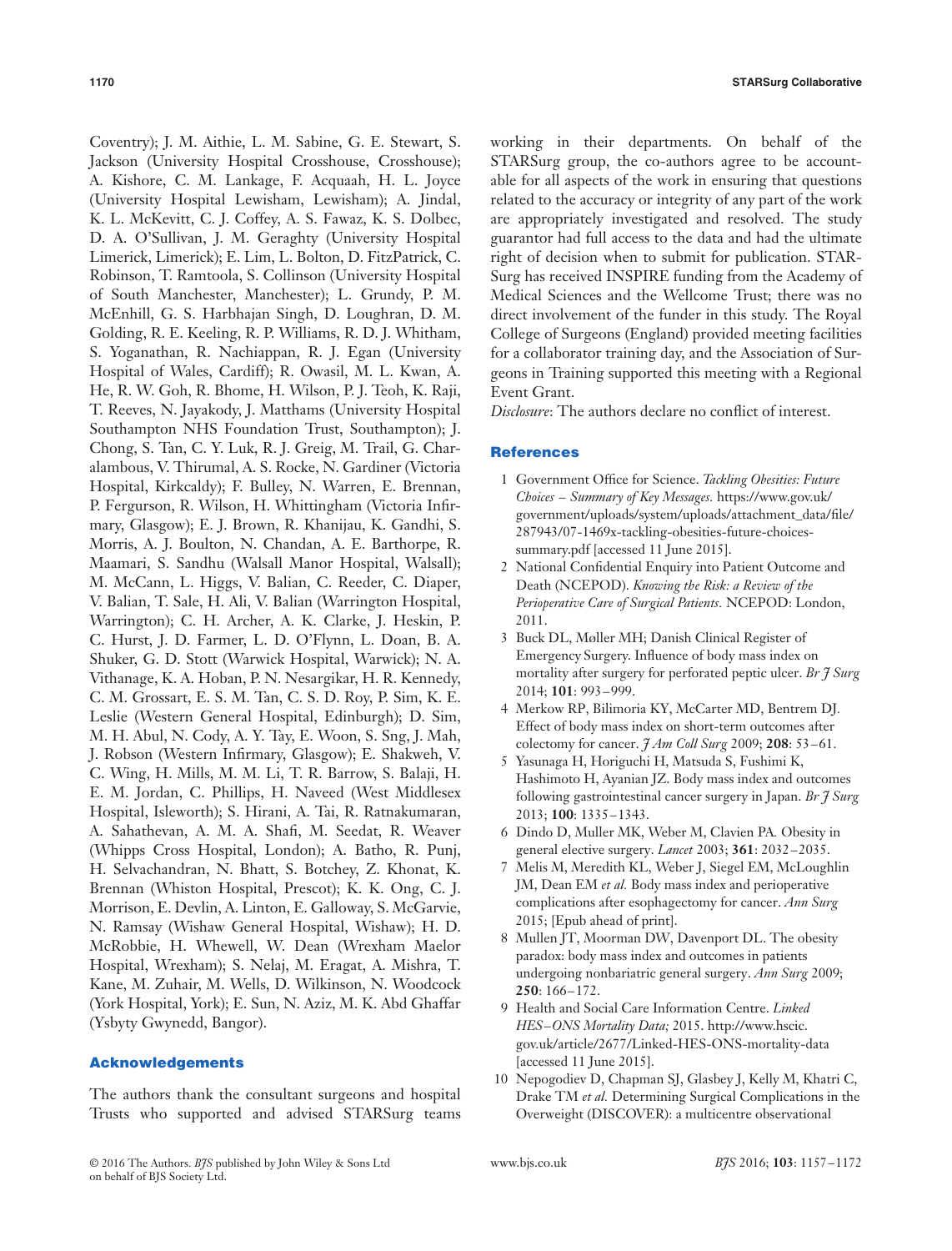cohort study to evaluate the role of obesity as a risk factor for postoperative complications in general surgery. *BMJ Open* 2015; **5**: e008811.

- 11 STARSurg Collaborative. Impact of postoperative non-steroidal anti-inflammatory drugs on adverse events after gastrointestinal surgery. *Br J Surg* 2014; **101**: 1413–1423.
- 12 Bhangu A, Kolias AG, Pinkney T, Hall NJ, Fitzgerald JE*.* Surgical research collaboratives in the UK. *Lancet* 2013; **382**: 1091–1092.
- 13 Chapman SJ, Glasbey JCD, Khatri C, Kelly M, Nepogodiev D, Bhangu A *et al.* Promoting research and audit at medical school: evaluating the educational impact of participation in a student-led national collaborative study. *BMC Med Educ* 2015; **15**: 47.
- 14 von Elm E, Altman DG, Egger M, Pocock SJ, Gøtzsche PC, Vandenbroucke JP; STROBE Initiative*.* The Strengthening the Reporting of Observational Studies in Epidemiology (STROBE) Statement: guidelines for reporting observational studies. *Bull World Health Organ* 2007; **85**: 867–872.
- 15 Lang TA, Altman DG. Basic statistical reporting for articles published in biomedical journals: The 'Statistical Analyses and Methods in the Published Literature' or 'The SAMPL Guidelines'. *Sci Ed Handb* 2013; 29–32.
- 16 Dindo D, Demartines N, Clavien PA. Classification of surgical complications: a new proposal with evaluation in a cohort of 6336 patients and results of a survey. *Ann Surg* 2004; **240**: 205–213.
- 17 Centers for Disease Control (CDC). *Surgical Site Infection (SSI) Event*. http://www.cdc.gov/nhsn/pdfs/pscmanual/ 9pscssicurrent.pdf [accessed 4 August 2015].
- 18 World Health Organization (WHO). *Obesity and Overweight Fact Sheet*; 2015. http://www.who.int/mediacentre/ factsheets/fs311/en/ [accessed 11 June 2015].
- 19 Hackett NJ, De Oliveira GS, Jain UK, Kim JY*.* ASA class is a reliable independent predictor of medical complications and mortality following surgery. *Int J Surg* 2015; **18**: 184–190.
- 20 Lee TH, Marcantonio ER, Mangione CM, Thomas EJ, Polanczyk CA, Cook EF *et al.* Derivation and prospective validation of a simple index for prediction of cardiac risk of major noncardiac surgery. *Circulation* 1999; **100**: 1043–1049.
- 21 Harris PA, Taylor R, Thielke R, Payne J, Gonzalez N, Conde JG*.* Research electronic data capture (REDCap) – a

metadata-driven methodology and workflow process for providing translational research informatics support. *J Biomed Inform* 2009; **42**: 377–381.

- 22 Byrne BE, Mamidanna R, Vincent CA, Faiz O*.* Population-based cohort study comparing 30- and 90-day institutional mortality rates after colorectal surgery. *Br J Surg* 2013; **100**: 1810–1817.
- 23 Shabanzadeh DM, Sørensen LT. Laparoscopic surgery compared with open surgery decreases surgical site infection in obese patients: a systematic review and meta-analysis. *Ann Surg* 2012; **256**: 934–945.
- 24 O'Doherty AF, West M, Jack S, Grocott MP*.* Preoperative aerobic exercise training in elective intra-cavity surgery: a systematic review. *Br J Anaesth* 2013; **110**: 679–689.
- 25 West MA, Parry MG, Lythgoe D, Barben CP, Kemp GJ, Grocott MP *et al.* Cardiopulmonary exercise testing for the prediction of morbidity risk after rectal cancer surgery. *Br J Surg* 2014; **101**: 1166–1172.
- 26 Tokunaga R, Sakamoto Y, Nakagawa S, Miyamoto Y, Yoshida N, Oki E *et al.* Prognostic Nutritional Index predicts severe complications, recurrence, and poor prognosis in patients with colorectal cancer undergoing primary tumor resection. *Dis Colon Rectum* 2015; **58**: 1048–1057.
- 27 Baucom RB, Phillips SE, Ehrenfeld JM, Muldoon RL, Poulose BK, Herline AJ *et al.* Association of perioperative hypothermia during colectomy with surgical site infection. *JAMA Surg* 2015; **150**: 570–575.
- 28 Shashaty M, Stapleton R. Physiological and management implications of obesity in critical illness. *Ann Am Thorac Soc* 2014; **11**: 1286–1297.
- 29 Al-Dorzi HM, Al Harbi SA, Arabi YM. Antibiotic therapy of pneumonia in the obese patient: dosing and delivery. *Curr Opin Infect Dis* 2014; **27**: 165–173.
- 30 Sheridan PA, Paich HA, Handy J, Karlsson EA, Hudgens MG, Sammon AB *et al.* Obesity is associated with impaired immune response to influenza vaccination in humans. *Int J Obes (Lond)* 2012; **36**: 1072–1077.
- 31 Schwartz SN, Pazin GJ, Lyon JA, Ho M, Pasculle AW. A controlled investigation of the pharmacokinetics of gentamicin and tobramycin in obese subjects. *J Infect Dis* 1978; **138**: 499–505.
- 32 Jenks PJ, Laurent M, McQuarry S, Watkins R*.* Clinical and economic burden of surgical site infection (SSI) and predicted financial consequences of elimination of SSI from an English hospital. *J Hosp Infect* 2014; **86**: 24–33.